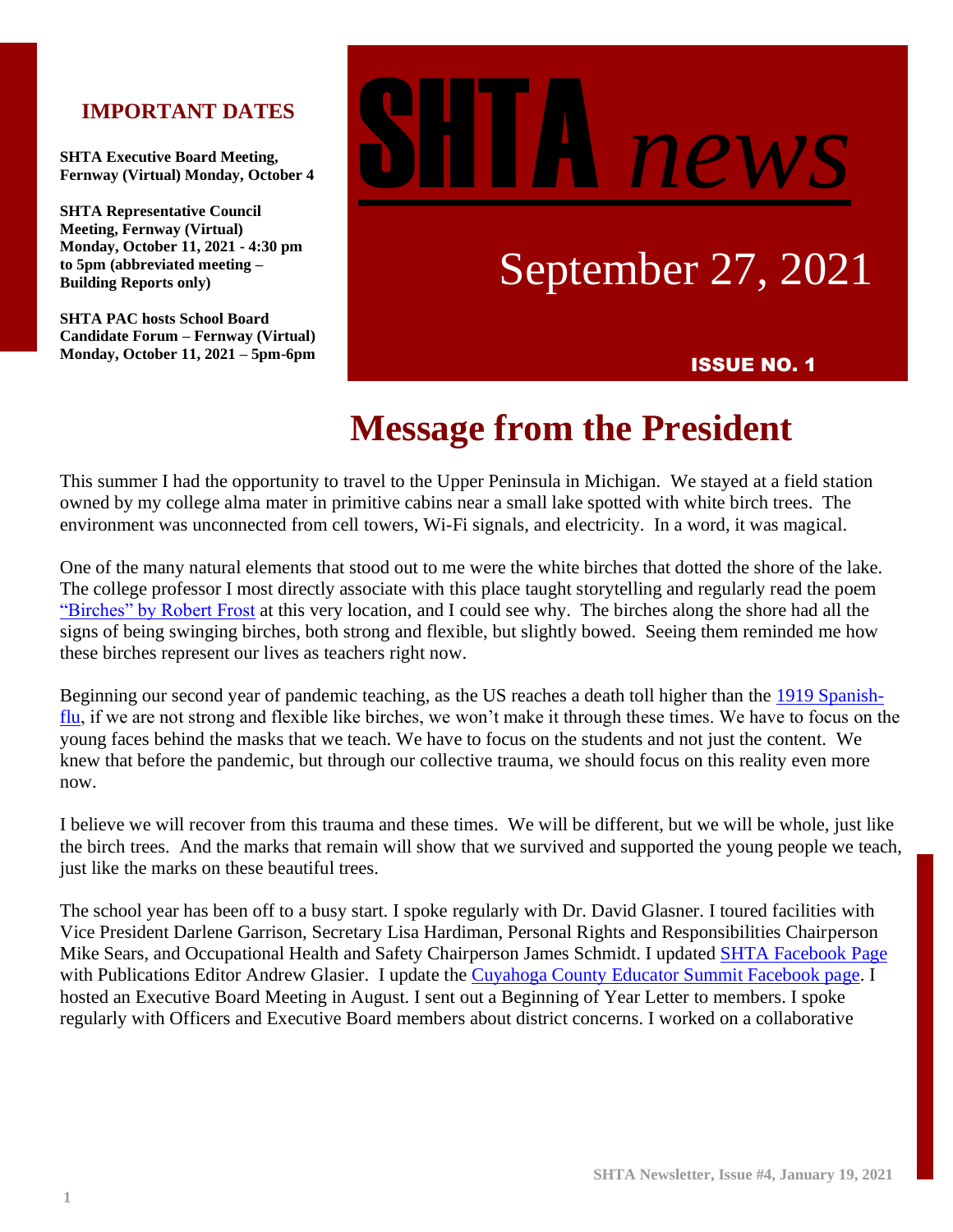message supporting the mask mandate with Dr. Glasner. I communicated with Human Resource Director Barb Maceyak about personnel matters. I communicated with building representatives across the district about heat issues in buildings. I met with all three School Board candidates. I spoke with SHTA lawyer Susannah Muskovitz about legal matters. I attended the two-day Facilities Planning workshop with District Leadership, students, and community members at Tri-C East's Corporate College. I accepted an invitation to join Master Planning Advisory Committee from Chief Administrative Officer Dr. Marla Robinson. I attended Cleveland Metropolitan School District's State of the Schools presentation at the Cleveland City Club.

I know that throughout the pandemic I have been constantly reminded about what incredible colleagues we have. I cannot imagine better educators for my own children and the children of our community. We are going to continue our diligence as the SHTA to advocate for the safest, healthiest, and most supportive learning environments form out students and colleagues. I am proud to continue my work as SHTA President with and for you. Please don't hesitate to reach out at [morris\\_j@shaker.org](mailto:morris_j@shaker.org) or x6033 if I can be of help.

*Respectfully submitted, John Morris*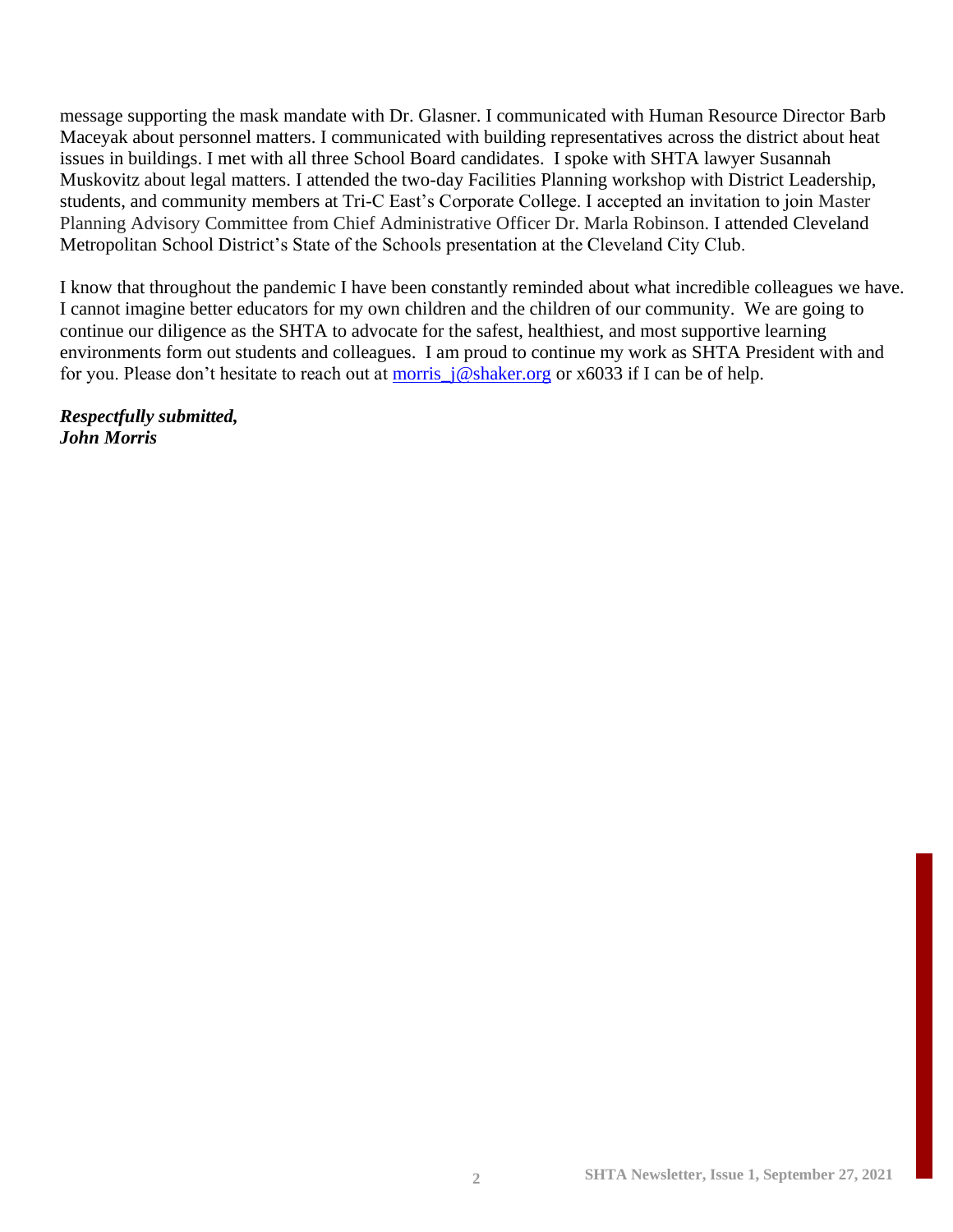### **VICE PRESIDENT'S REPORT**

Welcome back to a new and very exciting school year! I certainly hope that you had a safe, healthy and relaxing summer vacation. Hopefully, you took some time to reflect and unwind before heading back to a year that appears to be already fast-paced.

Before the start of the school year, I met with the Executive Board to discuss the start of our academic year and to brainstorm ways to make the transition back to school smooth and easy. The Executive Board officers and chairpersons met with Central Office to discuss the district's plan for starting the year for on-site learning.

The New Teacher Orientation was a success again this year. It was a pleasure seeing fresh new faces begin their career with us in Shaker Heights. They all seemed so energetic and ready to make a difference in the lives of our young people.

Over the summer, I had an opportunity to tour the school buildings with members of our Executive Board and central administrators. This was my first-time touring and I enjoyed every moment. We had a chance to see improvements, repairs, newly renovated design labs at various schools and I-3 labs that will open in the fall for some schools. It was certainly an eye-opening experience to see how much work is done to our buildings over the summer to make them great for our staff and students. I applaud all involved in this process. A special thank you to our custodians, who make it all possible.

As Vice President, I will attend PTO meetings representing the SHTA. This school year, there are three meetings scheduled that will be listed on the district calendar. The PTO does so much for our schools and students, we ask that all teachers consider making a donation to the PTO. I am looking forward to working with copresidents Michelle Jones & Randi Nathenson.

This year, I am a member of the Investments Committee. I will be working with treasurer, Bill Scanlon; Membership Chairperson, Chante Thomas and Sixth Grade Educator, Todd Keitlen.

If you have not attended Shaker's annual the *Night for the Red & White*, you have been missing the party of the year. I will be working with this committee representing SHTA. Planning parties, believe it or not, is one of my favorite hobbies. The kick-off meeting for the Red & White is scheduled for Monday, September 27th at the Shaker Historical Museum. Looking forward to being a part of this committee.

A friendly reminder to all SHTA Fellowship Grant recipients.... Your receipts for reimbursement are due by Thursday, September 30th. Make sure that you email me your information and receipts to [garrison\\_d@shaker.org.](mailto:garrison_d@shaker.org) It will take approximately 2-3 weeks from the time I receive your documents to receive your reimbursement check. Please don't miss out on this opportunity. The new Fellowship Grant application for the 2021 - 2022 school year will be shared with the membership on October 4th via Google Form.

Wishing you a safe and healthy school year. I am looking forward to working with you as Vice President of SHTA. This is such an honor and I am so proud to be an officer for the Shaker Heights Teachers' Association. If you have any questions or concerns, feel free to contact me at garrison  $d@shaker.org$  or 216-295-4997.

*Respectfully submitted, Darlene Garrison*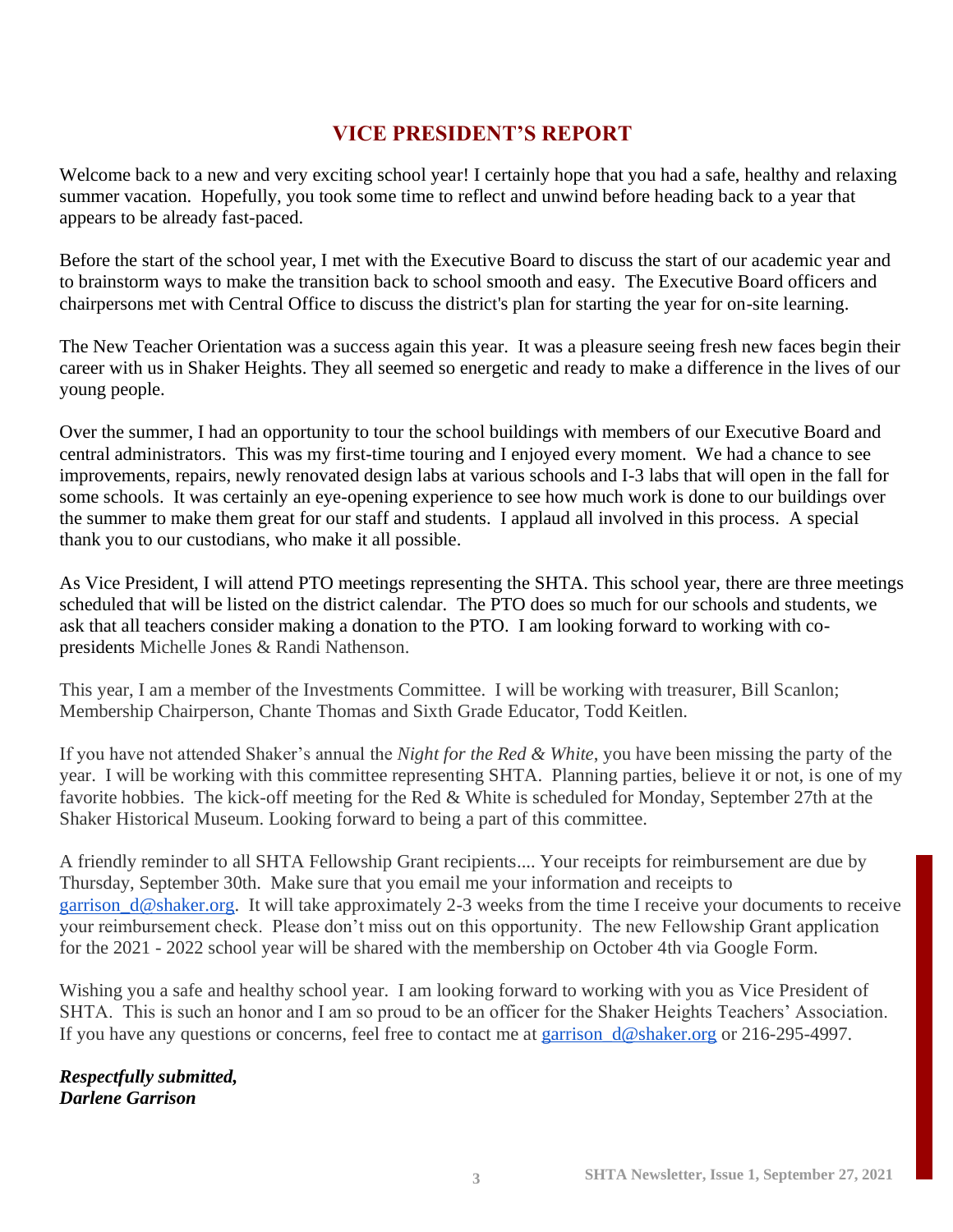### **SECRETARY'S REPORT**

Hello! My name is Lisa Hardiman and this year I will be serving the Shaker Heights Teachers' Association in the role of Secretary. I would like to welcome everyone back to a new school year. I hope that you found many ways to enjoy the summer and are refreshed and motivated to face all the challenges that the 2021-2022 school year is bringing. As an officer for SHTA and given that this year our contract extension expires, I will be a member of the Contract Negotiating team which starts meeting in October. I will be scheduling both Representative Council meetings and Executive Board meetings. I take notes and record reports for representatives, officers and executive board members which are a part of the monthly SHTA newsletter. I am also on the Superintendent's Teacher Advisory group which meets monthly with superintendent Dr. David Glasner and chief academic officer Dr. Marla Robinson. SHTA is here to support its members as we strive to educate our children. Please, do not hesitate to talk to your building representatives with any issues or questions you may have. You can always contact me at (216) 295-4867 or [Hardiman\\_l@shaker.org.](mailto:Hardiman_l@shaker.org)

### *Respectively submitted, Lisa Hardiman*

### **TREASURER'S REPORT**

For those of you new to our Association, I have the honor of serving as the treasurer. I maintain our finances by creating a budget, paying bills, and monitoring our dues income. I oversee our investments as chairperson of the Investments Committee that meets with our Edward Jones financial planner twice a year. I meet individually with our accountants to ensure our tax forms are up to date. I go through the process of having our accountants perform a compilation of our books each year with an audit performed every four years. I report our financial activity to the Representative Council and the members at large.

In May, the members of our association approved the budget reflected by the current financial report. Also included is the summary of last year's financials (fiscal year 2020-21). If anyone has any questions about the Association's finances please give me a call at ext.6296.

Payroll deduction for dues (\$33 per pay), for those who choose that option of payment, will begin with the October 1<sup>st</sup> paycheck. Anyone who prefers to pay her/his \$330 dues all at once can send a check to Chante Thomas at Woodbury School.

The Investments Committee (Todd Keitlen, Darlene Garrison, Chante Thomas, and myself) will be meeting next month with Brady Krebs, our Edward Jones advisor, to discuss our investments and whether any changes need to be made.

This school year is my 26th year at Shaker, so you'd think I've seen a lot and not much will faze me. But boy, did the beginning of this school year throw me for a loop. It was the most chaotic start to a school year I've ever experienced. Teachers didn't have daytime schedules until the night before. There was a general lack of organization that left teachers feeling like they were winging it. It was unnecessarily anxiety producing and unprofessional. Of course, the students coming into the building were not aware of any of this chaos. And why is that? Because we teachers are professionals and will always act in the best interest of our students regardless of what is thrown at us.

### *Respectfully submitted, Bill Scanlon*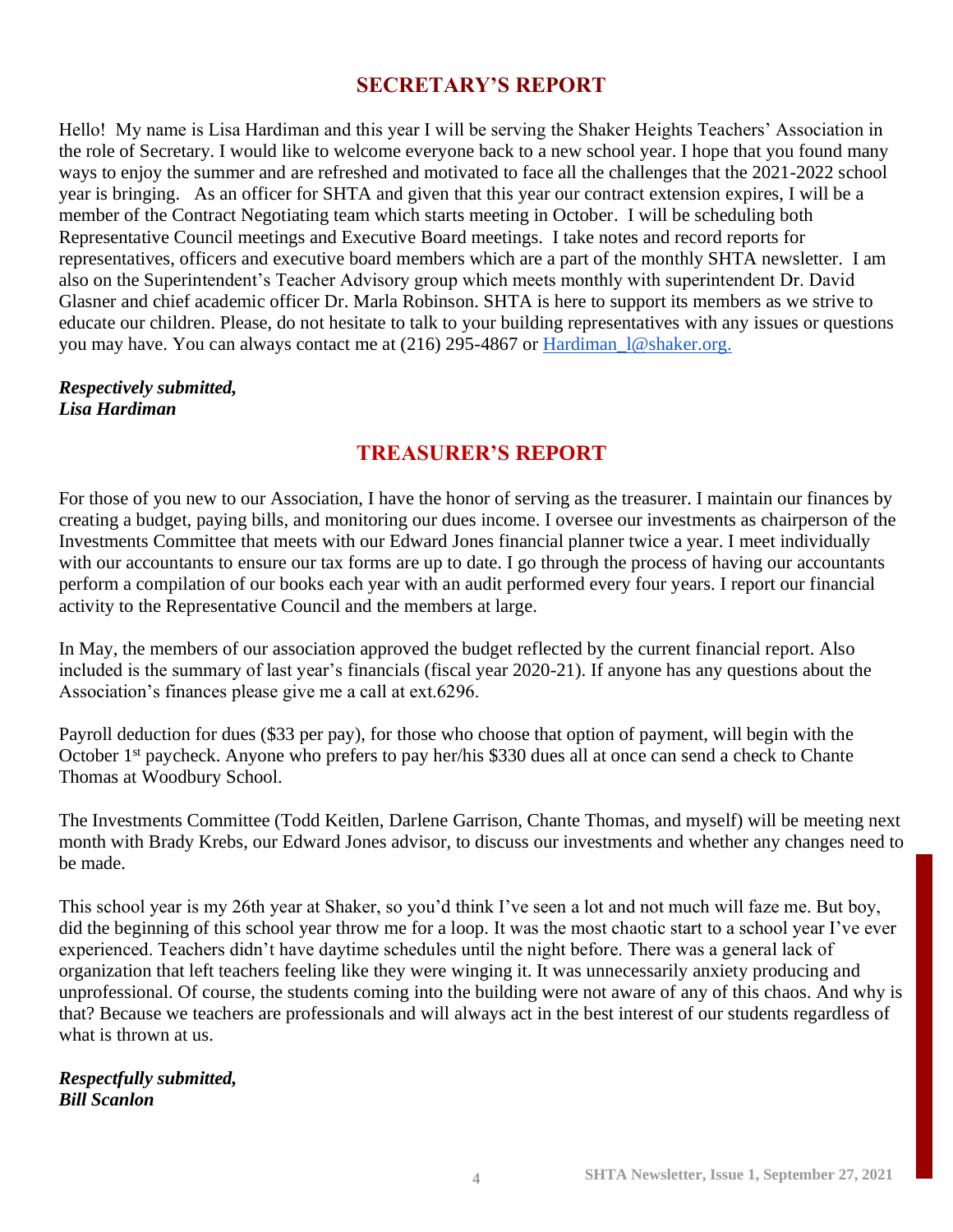| <b>Shaker Heights Teachers' Association</b> |                      |              |
|---------------------------------------------|----------------------|--------------|
|                                             | <b>Balance Sheet</b> |              |
| As of June 30, 2021                         |                      |              |
|                                             |                      |              |
|                                             |                      | Total        |
| <b>ASSETS</b>                               |                      |              |
| <b>Current Assets</b>                       |                      |              |
| <b>Bank Accounts</b>                        |                      |              |
| Key Bank (checking)                         |                      | 126,582.07   |
| Key Bank Aisha Trust                        |                      | 0.00         |
| <b>Key Bank Investments</b>                 |                      | 0.69         |
| Key Investments2                            |                      | 0.00         |
| <b>Total Bank Accounts</b>                  | \$                   | 126,582.76   |
| <b>Other Current Assets</b>                 |                      |              |
| A/R - Aisha Trust                           |                      | $-2,225.43$  |
| <b>Edward Jones 13760-1-1</b>               |                      | 622,923.12   |
| Edward Jones 13768-1-3                      |                      | 980,967.87   |
| <b>Total Other Current Assets</b>           | \$                   | 1,601,665.56 |
| <b>Total Current Assets</b>                 | \$                   | 1,728,248.32 |
| <b>TOTAL ASSETS</b>                         | \$                   | 1,728,248.32 |
| <b>LIABILITIES AND EQUITY</b>               |                      |              |
| Liabilities                                 |                      |              |
| <b>Total Liabilities</b>                    |                      |              |
| Equity                                      |                      |              |
| <b>Opening Balance Equity</b>               |                      | 0.00         |
| <b>Retained Earnings</b>                    |                      | 1,382,770.69 |
| Net Income                                  |                      | 345,477.63   |
| <b>Total Equity</b>                         | \$                   | 1,728,248.32 |
| <b>TOTAL LIABILITIES AND EQUITY</b>         | \$                   | 1.728.248.32 |
|                                             |                      |              |

### **Shaker Heights Teachers' Association Profit and Loss**

**July 2020 - June 2021**

|                                               | Total            |
|-----------------------------------------------|------------------|
| Income                                        |                  |
| Income                                        | 0.00             |
| <b>Member Dues</b>                            | 151,437.00       |
| <b>Total Income</b>                           | \$<br>151,437.00 |
| <b>Investments</b>                            | 0.00             |
| Change in Value in<br><b>Edward Jones</b>     | 324,909.22       |
| <b>Edward Jones-Fees &amp;</b><br>Charges     | -7.992.03        |
| <b>Total Investments</b>                      | 316,917.19       |
| Other Types of Income<br><b>Miscellaneous</b> | 0.00             |
| Revenue                                       | 30.48            |
| <b>Total Other Types of</b><br>Income         | \$<br>30.48      |
| <b>Total Income</b>                           | \$<br>468,384.67 |
|                                               | S                |
| <b>Gross Profit</b>                           | 468,384.67       |
| <b>Expenses</b>                               |                  |
| <b>Operations</b>                             | 0.00             |
| <b>Accounting</b>                             | 8,005.50         |
| Compensation<br><b>Conferences &amp;</b>      | 74,667.55        |
| Meetings                                      | 289.95           |
| <b>Executive Board</b>                        | 559.95           |
| <b>Fellowships &amp; Grants</b>               | 2,050.00         |
| Insurance                                     | 5,944.00         |
| Legal                                         | 9,762.94         |
| <b>Negotiations</b>                           | 2,300.00         |
| <b>Officers' Expenses</b>                     | 257.21           |
| <b>Payroll Taxes</b>                          | 1,281.84         |
| <b>Public Relations</b>                       | 6,614.50         |
| <b>Publications</b><br><b>STRS (TPO</b>       | 549.00           |
| Contribution)                                 | 10,624.60        |
| <b>Total Operations</b>                       | \$<br>122,907.04 |
| <b>Total Expenses</b>                         | \$<br>122,907.04 |
| <b>Net Operating Income</b>                   | \$<br>345,477.63 |
|                                               |                  |
| Net Income                                    | 345,477.63       |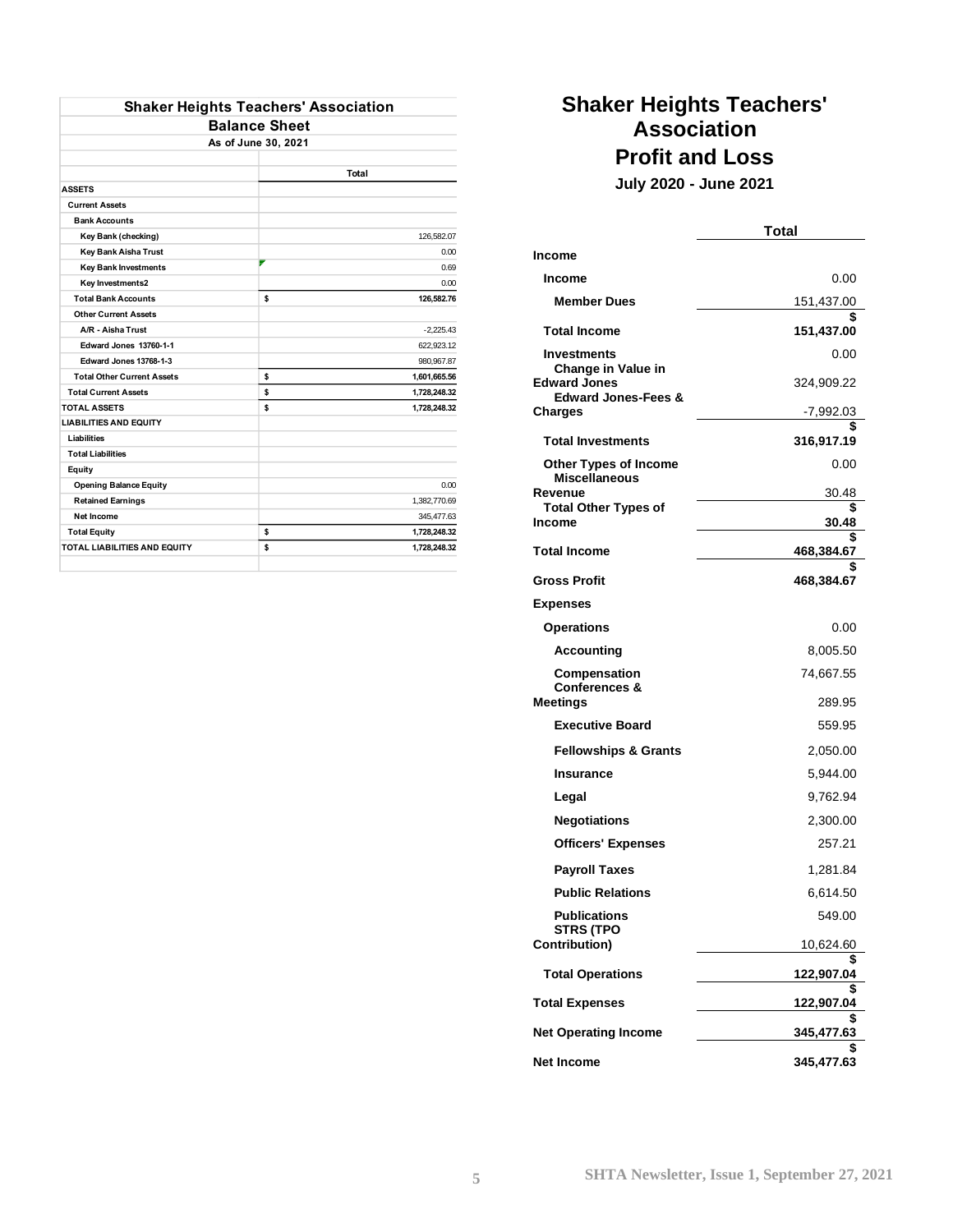### **Shaker Heights Teachers' Association**

### **Profit and Loss**

**July 1 - September 22, 2021**

|                                                                              | <b>Total</b>    |  |
|------------------------------------------------------------------------------|-----------------|--|
| <b>Income</b>                                                                |                 |  |
| <b>Income</b>                                                                | 0.00            |  |
| <b>Member Dues</b>                                                           | 165.00          |  |
| <b>Total Income</b>                                                          | 165.00          |  |
| <b>Investments</b>                                                           | 0.00            |  |
| Change in Value in<br><b>Edward Jones</b>                                    | 29,531.55       |  |
| <b>Edward Jones-Fees &amp;</b><br><b>Charges</b>                             | -1,456.06       |  |
| <b>Total Investments</b>                                                     | \$<br>28,075.49 |  |
| <b>Other Types of Income</b>                                                 | 0.00            |  |
| <b>Miscellaneous Revenue</b><br><b>Total Other Types of</b><br><b>Income</b> | 45.24           |  |
|                                                                              | \$<br>45.24     |  |
| <b>Total Income</b>                                                          | \$<br>28,285.73 |  |
| <b>Gross Profit</b>                                                          | \$<br>28,285.73 |  |
| <b>Expenses</b>                                                              |                 |  |
| <b>Operations</b>                                                            | 0.00            |  |
| <b>Accounting</b>                                                            | 54.00           |  |
| Compensation                                                                 | 1,613.43        |  |
| <b>Conferences &amp; Meetings</b>                                            | 245.77          |  |
| <b>Executive Board</b>                                                       | 158.00          |  |
| Legal                                                                        | 2,200.00        |  |
| <b>Publications</b>                                                          | 44.00           |  |
| <b>Total Operations</b>                                                      | 4,315.20        |  |
| <b>Total Expenses</b>                                                        | 4,315.20        |  |
| <b>Net Operating Income</b>                                                  | \$<br>23,970.53 |  |
| <b>Net Income</b>                                                            | \$<br>23,970.53 |  |

## **Shaker Heights Teachers' Association Balance Sheet**

**As of September 22, 2021**

|                                              | <b>Total</b> |
|----------------------------------------------|--------------|
| <b>ASSETS</b>                                |              |
| <b>Current Assets</b>                        |              |
| <b>Bank Accounts</b>                         |              |
| <b>Key Bank (checking)</b><br>Key Bank Aisha | 122,477.     |
| <b>Trust</b>                                 | 0.0          |
| <b>Key Bank</b><br><b>Investments</b>        | 0.E          |
| <b>Key Investments2</b>                      | 0.0          |
| <b>Total Bank Accounts</b>                   | 122,477.     |
| <b>Other Current Assets</b>                  |              |
| A/R - Aisha Trust<br><b>Edward Jones</b>     | $-2,225.4$   |
| 13760-1-1<br><b>Edward Jones 13768-</b>      | 630,698.     |
| $1 - 3$                                      | 1,001,268.   |
| <b>Total Other Current</b><br><b>Assets</b>  | 1,629,741.   |
| <b>Total Current Assets</b>                  | 1,752,218.1  |
| <b>TOTAL ASSETS</b>                          | 1,752,218.1  |
| <b>LIABILITIES AND EQUITY</b>                |              |
| <b>Liabilities</b>                           |              |
| <b>Total Liabilities</b>                     |              |
| Equity<br><b>Opening Balance</b>             |              |
| Equity                                       | 0.0          |
| <b>Retained Earnings</b>                     | 1.728.248.   |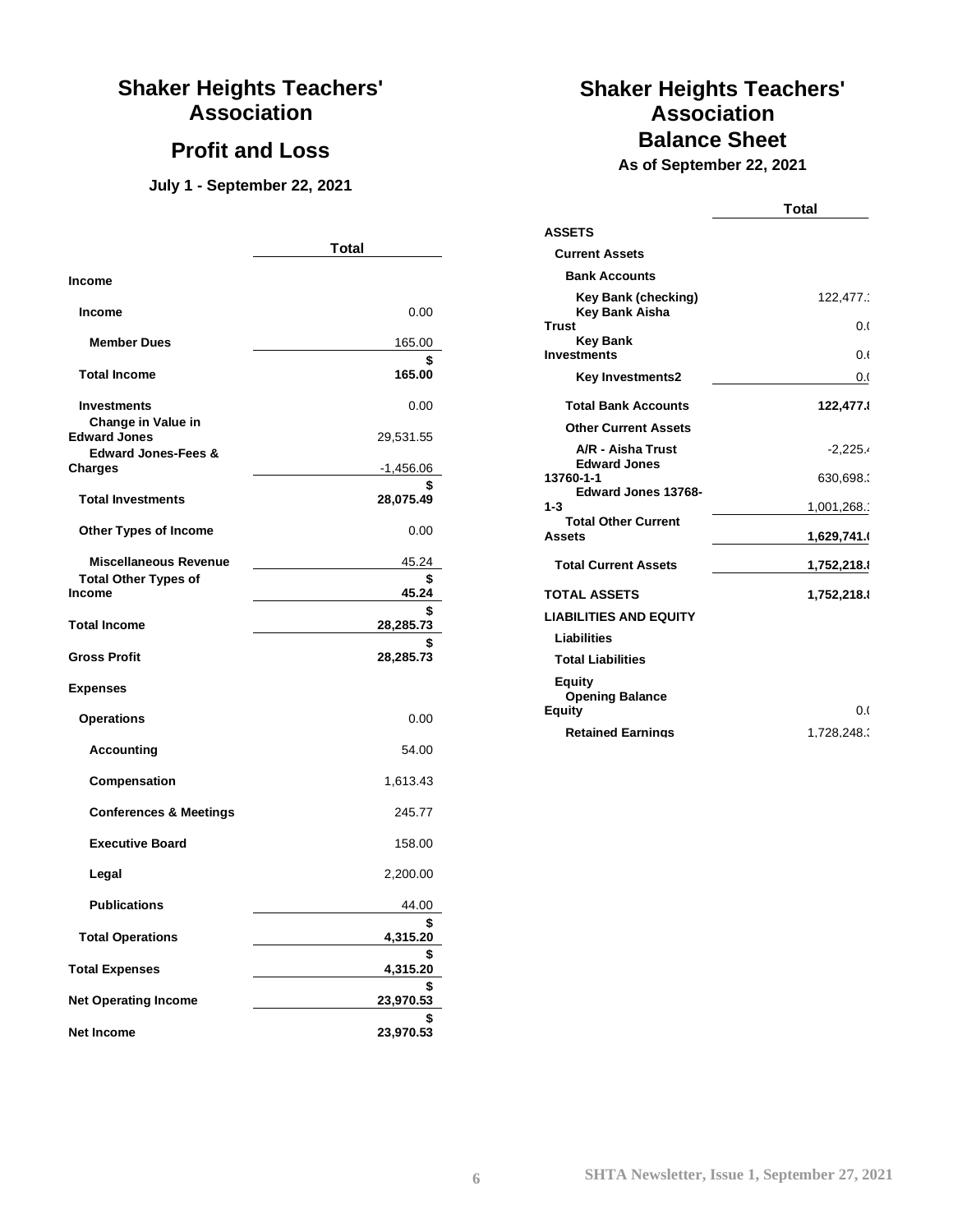# *EXECUTIVE BOARD REPORTS*

### **PROFESSIONAL RIGHTS AND RESPONSIBILITIES REPORT**

Welcome to the 2021-22 School Year! I hope everyone had a nice summer and is adjusting to the new normal of masked teaching and learning with functional distancing.

My name is Mike Sears and I teach 8<sup>th</sup> grade American History at the Middle School. This is my 23rd year in the district and my 26<sup>th</sup> year in education. This is my 17<sup>th</sup> year of involvement with SHTA, and my 12th year as the chairperson for Professional Rights and Responsibilities. This position is often called the Grievance Chair, too. My extension at school is #4770 and e-mail (sears\_m@shaker.org) is a great way to contact me. I enjoy working with the members and, as we tell our students, "there is no such thing as a stupid question". My cell phone # is (216) 571-0447. It is a good idea to text me first and introduce yourself. I may not answer calls from numbers I do not recognize.

I also serve on the district's Insurance Committee, which meets quarterly. Medical Mutual of Ohio replaced Anthem as our major medical health insurance company in January, 2018. Anthem is still our dental provider. Prescription drug information from Express Scripts is included on our Medical Mutual cards. Medical Mutual of Ohio runs our flexible spending account program. Members should have cards from Anthem (dental only) and Medical Mutual with member services phone numbers they can call as questions arise. If any member has a concern regarding health benefits, I can help point them in the right direction. However, directly contacting the service provider is often the best way to have your questions answered. For other needs related to Human Resources, here is an updated link to their website: https://www.shaker.org/Intranet\_HR.aspx.

During the past few years that we have used Medical Mutual as our insurance provider, many members have had to appeal ER claims that were initially denied. I have a record of most of those appeals, which is helpful as we continue to work with Medical Mutual to provide better service to our members. However, if you filed an appeal for a denied ER claim and did not contact me about it, please let me know so I can add your experience to our records. Also, if you have other concerns about services provided by Medical Mutual, please let me know so we can address the problems in upcoming Insurance Committee meetings.

The paycheck from September 16<sup>th</sup> should include a step increase if you qualify for one this year. Another way to advance on the salary schedule is by reaching continuing education levels like B.A. + 15 or M.A. + 30. The Board approves these changes in November and April.

The district policy for maternity leave is in the contract. However, new mothers decide how many sick days they want to use and if they want to take any unpaid leave through the Family and Medical Leave Act. If you are pregnant, please contact me right away so we can look at a calendar, and I can assist you in a plan that works best for you and your family. You should be aware that notes from doctors do not always allow additional sick days to care for babies. For example, a note that discusses "failure to thrive" is an acceptable medical reason to use a sick day, but a note that mentions "bonding with the baby" will not be approved because that is not considered a medical condition that allows for a sick day.

Paternity leave is in our contract. New fathers may use up to 10 sick days to help care for a new baby. No documentation from doctors is required for this leave. For both maternity and paternity leave, contact me before you contact administrators so you understand your rights.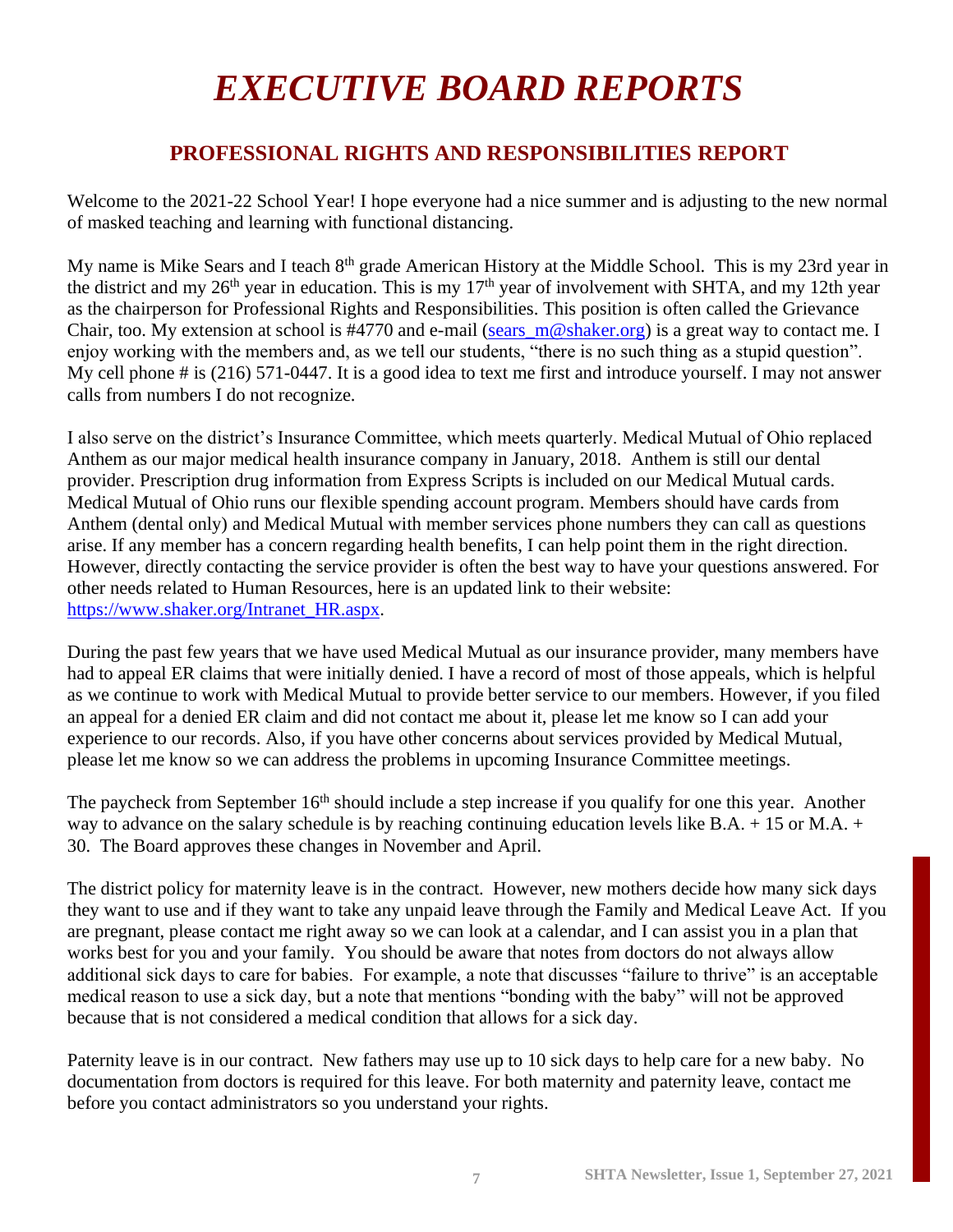It is your responsibility to keep the Human Resources Department informed of changes in your family status (over the summer as well as during the school year) concerning **births, adoptions, deaths, divorce, marriage, or entry into military service.** If these changes are not reported within **30 days** you will not be permitted to make this change until the next open enrollment, which is usually in November. **Please contact Human Resources before the 30-day deadline. This may cost you money if you miss this deadline.**

Personal days are personal. No one needs to know why you are taking a personal day. You do **not** need to fill out a form about a personal day. You may simply enter it on Frontline. However, you are responsible for keeping track of your own personal days. If you enter a 4<sup>th</sup> or a 5<sup>th</sup> personal day, you will forfeit pay for those absences. You may not use personal days before or after a holiday unless you fill out the personal day request form. Both the building principal and the Human Resources Department must approve the request. Administrators consider each case on an individual basis. If you have a question about this, please contact me.

If you use more than 5 sick days in a row, a building secretary will have to enter days 6 and up into Frontline. The Human Resources Department reserves the right to ask you for a doctor's note explaining your absence beyond one week. If you use 10 sick days in a row, the Human Resources Department will send you a form about Family and Medical Leave. You may choose to continue using sick days with appropriate documentation or you may go on an extended and unpaid leave for family or medical reasons. Please call me if you are in this situation or if you anticipate being out for an extended time.

In recent months, I have:

- Worked on 2 grievances over the summer with an elementary and a high school member. Both grievances were resolved to the satisfaction of the members.
- Worked with HR on supplemental contracts for the 21-22 school year in July. I also recently met with HR about protocols and processes for supplemental contracts.
- Attended an SHTA Executive Board meeting at SHTA President Dr. John Morris' home in July. I spoke to new teachers after their luncheon at the Middle School in August. I attended a buildings tour with district leaders and SHTA Executive Board members before schools opened in August.
- Assisted members with questions about maternity leave, FMLA, interactive processes related to ADA (Americans with Disabilities Act), and leaves of absence.
- Met with new Middle School Principal Michelle Hughes to discuss the collective bargaining agreement.
- Met with Mrs. Hughes and SHTA building representatives to help resolve scheduling conflicts.
- Met with SHTA Middle School building representatives and Legal Aid chairperson Jeremy Bishko to discuss how to best represent members at the Middle School.

The current contract is available on our web site, [http://shtaweb.org.](http://shtaweb.org/) I strongly recommend reading it and using it as a reference. I am also happy to help you with issues of interpretation and clarification. Best wishes for a wonderful school year!

### *Respectfully submitted, Mike Sears, chairperson*

### **EVALUATION COMMITTEE**

Greeting colleagues and friends! Thank you for the continued opportunity to serve the Association as the Evaluation Chairperson. In this position, I serve as co-facilitator of the Evaluation Committee with Human Resources Director, Barb Maceyak. I also work with Andrew Glasier and Addie Tobey to coordinate the Peer Evaluation Program. All members of the committee and I are available to answer your evaluation questions and concerns. I will continue to communicate information about evaluation procedures throughout the year through this newsletter and during SHTA Representative Council Meetings.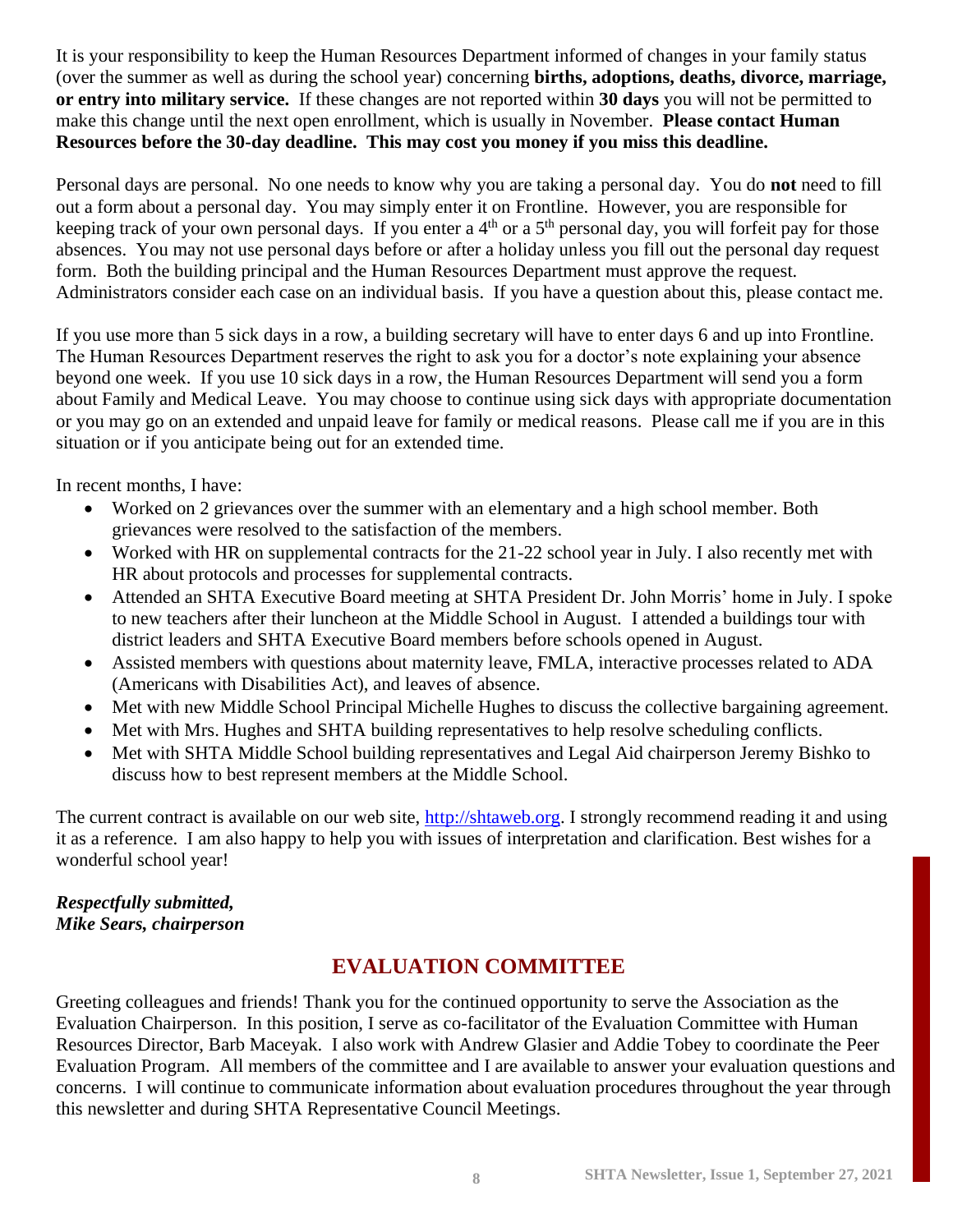This fall, the committee met to plan for OTES 2.0 implementation. All buildings have had staff meetings to review OTES 2.0, specifically regarding changes in the system from OTES 1.0. Some highlights of these changes include:

- The Ohio Evaluation System, OES, will now be used instead of eTPES. You can login to OES using your eTPES login. We will be using all of the new forms and procedures within the OES and OTES 2.0 system. **Please be sure to review the site and forms, as well as check your evaluation cycle and listed evaluator asap.**
- A revision of the [Performance Rubric](http://education.ohio.gov/getattachment/Topics/Teaching/Educator-Evaluation-System/Ohio-s-Teacher-Evaluation-System/OTES-2-0/Ohio-Teacher-Performance-Evaluation-Rubric-OTES-2-0.pdf.aspx?lang=en-US) includes use of student data and other organizational changes. Please take time to review the new rubric prior to completing the Professional Growth Plan in OES. You might also consider using the self-assessment tool in the OES system. The tool is aligned with the new rubric and may offer insights.
- There is no longer any Student Growth Measure portion of your final rating. Use of data is embedded in the rubric. We all use various kinds of data daily to plan, revise lessons in the moment, reflect, and so on. How we do this will become a larger part of evaluative conversations and will partially inform final ratings. In the 2022-2023 school year, HQSD (High Quality Student Data) will be identified for all grades and courses and use of this specific data will be expected and rated. The committee will be working to make final decisions about HQSD in the coming months. Survey data collected from teachers pre-Covid has helped inform this work.
- Formal Evaluations will consist of a holistic observation, followed by a conference to identify individual focus area(s) and support needs. The walkthroughs and second observation will be opportunities for evaluators to see growth in focus areas, as well as observe other areas of the rubric. It is NOT necessary (or effectively possible, in my opinion) for all areas of the rubric to be observed during any one lesson.

Please complete your Annual Professional Growth Plan in the OES system by October 15th. This plan should be discussed and reviewed throughout the year with your evaluator.

We have a record number of participants in the Peer Evaluation Program this year! A big congratulations to all of you who weathered the OTES 2.0 course and passed the test to earn your credential. Unfortunately, our number of peer evaluation participants seems to have stumped the OES system, and input of partners is currently delayed. Barb Maceyak will input peer evaluators into OES as soon as possible. Thank you for your patience as this gets resolved and we will inform you when OES has been successfully updated. Until then, your building administrator will be listed as your evaluator.

As always, I am here to help answer questions and navigate any part of the process with you, as are all members of the committee.

### *Respectfully submitted, Lena Paskewitz, chairperson*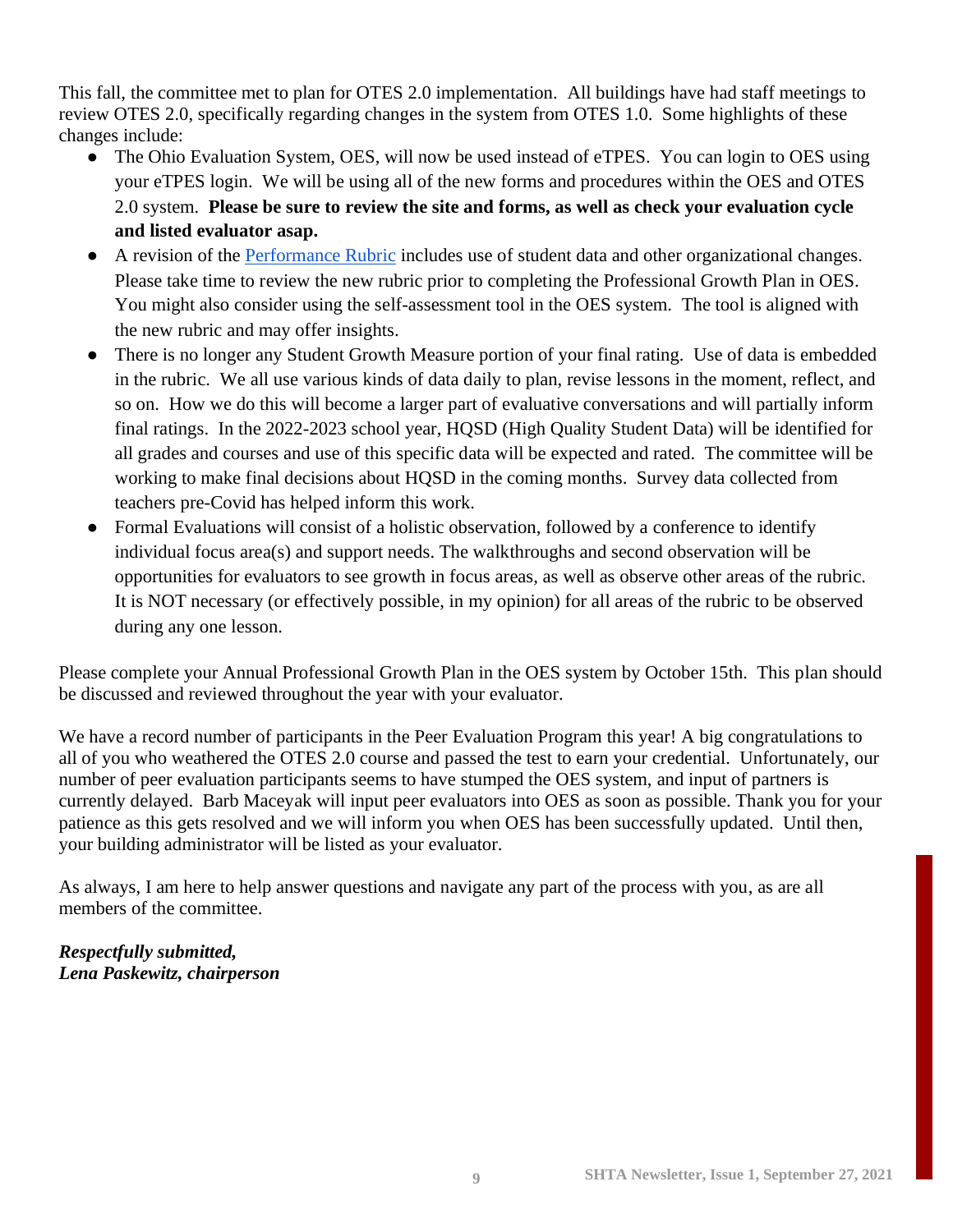### **SPECIAL EDUCATION COMMITTEE**

This past month I attended and participated in the Summer SHTA Executive Board meeting. I attended the Black Teachers' Task Force "Welcome to Shaker" for the new Shaker Middle School and Mercer principals.

I interacted, communicated and collaboratively solved various concerns with the Director of Exceptional Children Elizabeth Kimmel and will begin our monthly virtual meetings, including multiple phone conversations on a weekly basis. I provided support to various SHTA members concerning issues including but not limited to job placement, personnel issues and work options. I communicated with SHTA President Dr. John Morris over various district wide Exceptional Children concerns. I have communicated with 7-12 Exceptional Children supervisor Jennifer Currie on multiple concerns with SHTA members.

I represented a SHTA member at SHHS in a fact-finding meeting. I participated in a Fact-Finding meeting with SHHS administration and a SHTA member concerning job requirements for Exceptional Students. I communicate daily with SHHS Department Chair Jessica Wilkes concerning ongoing concerns at the high school. I represented a SHTA member in a pre-disciplinary meeting.

I participated on the committee for the high school nurse position. I participated on the committee for the district wide administrative intern positions. I participated on the student success and wellness committee. I worked collaboratively with SHHS Assistant Principals Ms. Jacquelyn Baker, Ms. Marinise Harris and Ms. Rebekah Sharpe on various issues to improve the functionality and support to the Exceptional Children department at SHHS. I discussed with the district school psychologists about concerns they have. I communicated with Exceptional Children department chairpersons from Woodbury Elementary, Shaker Middle School and Shaker Heights High School about a better system to express concerns to me so they can be addressed in my monthly meetings with Exceptional Children Director Elizabeth Kimmel. I will be reaching out to individuals in the elementary buildings to set up a communication point person.

**I would like to bring praise and attention to every SHTA educator who is going above and beyond to support the Exceptional Children in our district. This year has started out very demanding from the start. I want to let ALL of the SHTA members in Exceptional Children that you are valued and appreciated. You are, in my opinion, the most dedicated educators in the district, often overlooked and at times unappreciated. Please keep the standard of excellence and commitment to your students that I know you provide daily.**

*Respectfully submitted, Anastacio Tito Vazquez, Jr. M.Ed. Chairperson*

### **PAST PRESIDENT'S REPORT**

Welcome back to the 2021-2022 school year. I look forward to assisting the leaders and members of the SHTA this year. I am Rebecca Thomas, past president of the SHTA. After teaching in Shaker for 35 years, I retired in 2011. I have continued to serve the association at the direction of President John L. Morris. In the position of past president, I attend SHTA Executive Board and Representative Council meetings. I also attend evening meetings like the Board of Education and Finance and Audit Committee and participate on the district Insurance Committee. I assist as an editor of the Newsletter.

In July, I attended the meeting of the SHTA Executive Board. I attended the August and September meetings of the Board of Education and the September meetings of SHTA Executive Board and Representative Council.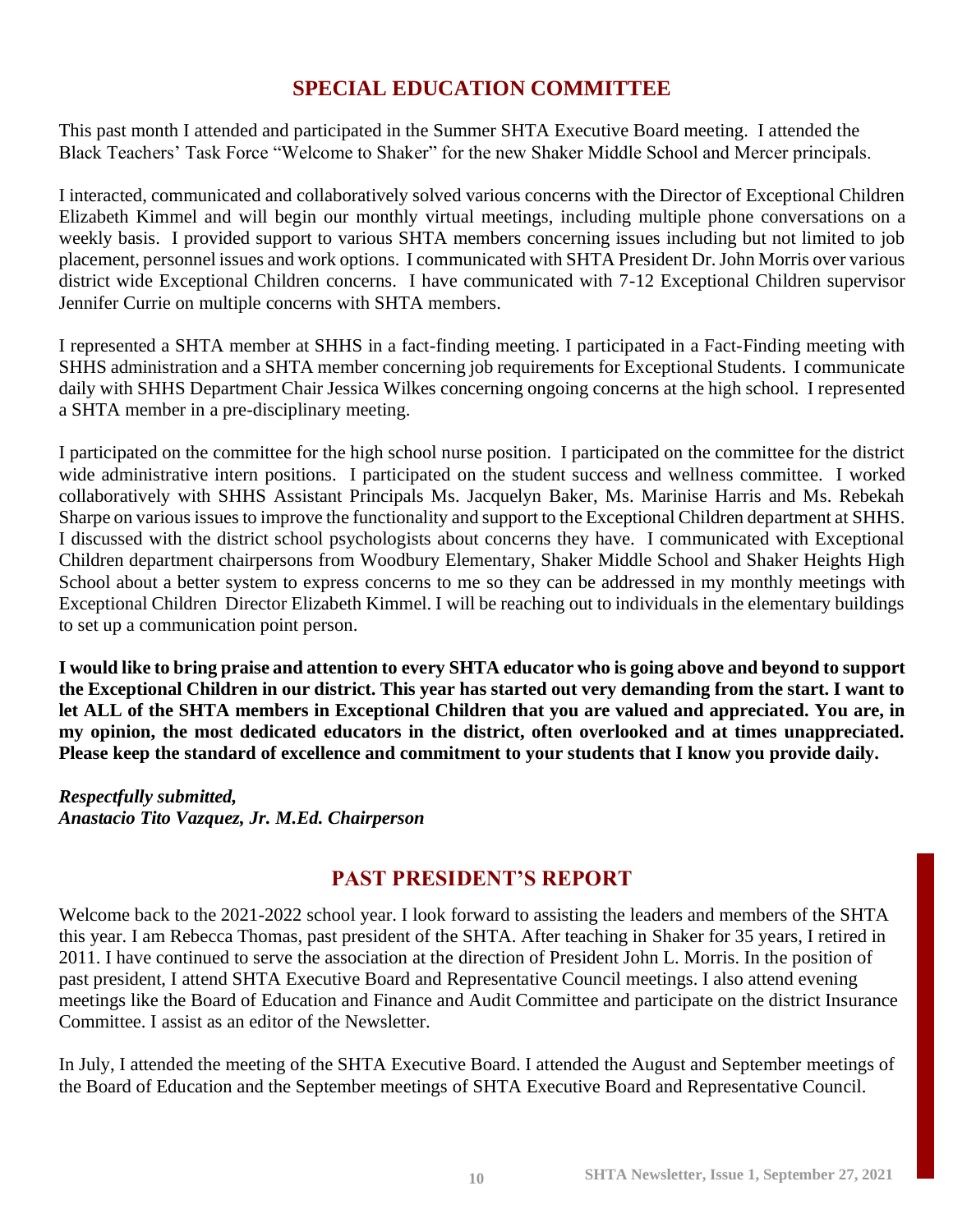At the September meeting of the Board of Education, the public comments focused on requests for more precautions regarding student safety and the Delta variant, particularly relating to conditions at lunchtime. There was also a lengthy presentation on a tax financing decision with the city of Shaker Heights and another update of the Forward Together initiative from the city, public library, and school district.

I appreciate the opportunity to continue to serve the Shaker Heights Teachers' Association.

*Respectfully submitted, Becky Thomas, chairperson*

### **SOCIAL COMMITTEE**

Welcome back to school! My name is Selena Boyer and I am pleased to be the Social Committee Chairperson for the Association again this year! This is my nineteenth-year teaching in Shaker. I have spent all but two of those years as a first-grade teacher at Fernway School. In normal times, when we are not in a pandemic, I plan social gatherings and happy hour events for the Shaker Heights Teachers' Association. In previous years, we have started the year with a Back to School SHTA Happy Hour and celebrated Thanksgiving and the Winter Holidays with festive, social gatherings as well! Every May, it is my pleasure to work with the district to coordinate and cater the Annual District Recognition Reception. This is an important event to celebrate our retirees, newly tenured teachers, and teachers earning fifteen and twenty-five year pins. Our SHTA President, Dr. John Morris, also awards an Association member with the President's Service Award each year. My final responsibility is hosting the Executive Board members for our monthly meetings.

Our Back to School Happy Hour that was scheduled for August was cancelled due to rising Covid numbers in our community. Our first priority is the safety of our membership and the community we serve. I will be working on a special assignment for the next couple of months at the directive of President John Morris.

For those of you that have never come to one of our social events---please give us a try! I guarantee that you will meet new people and have fun! If you have suggestions for me for possible events feel free to contact me. Thanks for your support! [boyer\\_s@shaker.org/](mailto:boyer_s@shaker.org) 216.295.6041

### *Respectfully submitted, Selena Boyer, Chairperson*

### **POLICY COMMITTEE**

My name is Timothy Kalan, and in addition to teaching art at Onaway Elementary School, I am the SHTA policy chairperson. The policy chair's main concern is stewardship of the SHTA Constitution which defines our Association and provides us with the protocols that determine the structure of our operation. This document can be found at [http://www.shtaweb.org/,](http://www.shtaweb.org/) along with our contract, newsletters and other interesting items. I also serve on the district's teacher evaluation committee, and run a native gardening club at both my schools. I have recently been involved with issues involving district and building level concerns related to COVID and general schedule protocols, as well as the roll-out of the state's new evaluation tools. Any questions concerning our associations internal mechanisms can be directed towards me, as well as any concerning our evaluation system and the implementation of the [new-and-improved OTES 2.0,](https://docs.google.com/presentation/d/1wPm_xsDTMM6KvPoBJNRmiu57GkP1AyTQl51-iMB971Q/edit?usp=sharing) (or [ecological gardening!](https://sites.google.com/shaker.org/nativegardenclub)).

*Respectfully submitted, Tim Kalan, Chairperson*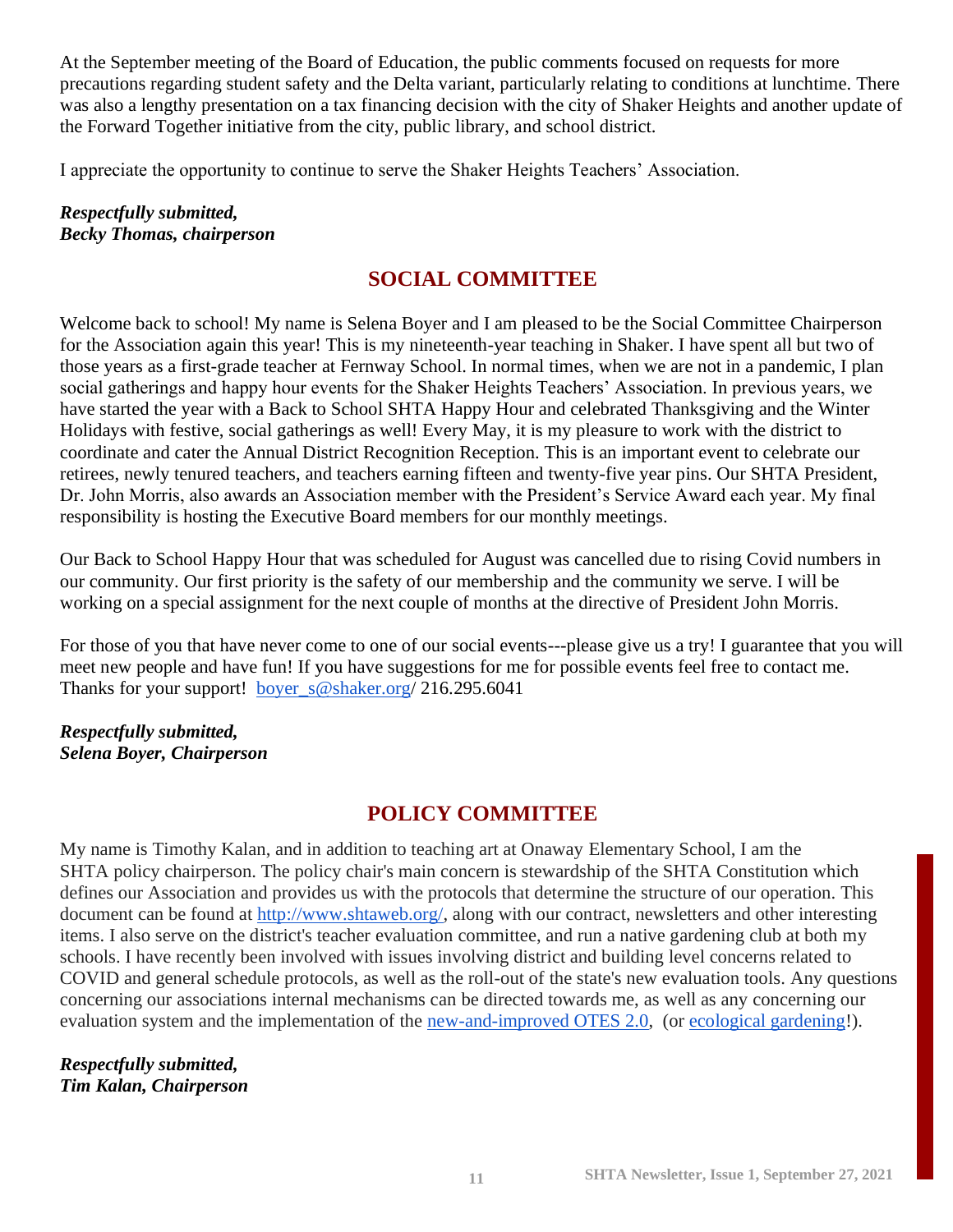### **MEMBERSHIP/ELECTIONS COMMITTEE**.

Welcome back to the 2019-2020 school year! My name is Chante Thomas. This is my seventh year serving as your SHTA Membership /Elections Chair and I am beginning my 27th year of teaching at Woodbury School. If you need me I can be reached by email at thomas\_c@shaker.org or my phone extension is #5601.

I am responsible for maintaining our membership directory and monitoring the collection of dues from payroll, or receiving a direct payment from the member. Members who select payroll deduction shall have ten (10) equal deductions starting with the first pay in October of the current school year. Members who choose to pay by check must do so in full, prior to October 1st of the current school year. Payroll deduction shall automatically continue from year to year unless the member notifies the Association and payroll office in writing, prior to October 1st of the current school year, that he or she wishes to stop payroll deductions.

Our membership form can be found on our website at [http://www.shtaweb.org/.](http://www.shtaweb.org/) Completed forms should be scanned or mailed to my attention at Woodbury School.

Any certificated employee of the Shaker Heights City School District who is employed as a Teacher or a Support Teacher becomes a member upon payment of annual dues.

### **The 2021-2022 Elected Rep Council Members are:**

**Boulevard- Cathy Grieshop, Angela Anderson, alt Onaway- Paula Klausner Fernway- Victoria Goldfarb Lomond- Jill DiPiero, Steve Smith, Veronica Malone Mercer- Nicole Cicconetti Woodbury-Stacey DeYoung, Aquita Shepherd, Lee Appel Middle School- Jackie Abrams, Erika Pfeiffer, Matt Klodor, High School – James Schmidt, Brian Berger, Jessica O'Brien, Tod Torrence, Aimee Grey, Enid Vazquez, Kim Roberts, Joel Rathbone IC- Linda Roth SHTA ST – Margaret "Peg" Rimedio**

*Respectfully submitted, Chante Thomas, chairperson*

### **DIVERSITY, EQUITY & INCLUSION COMMITTEE**

As the Diversity, Equity and Inclusion Coordinator for the Shaker Heights Teachers' Association, it is my goal to support an inclusive environment that embraces, encourages and empowers the voices of our members. I completed my Ph.D. with a focus on African American males in sixth grade at Woodbury Elementary School in May, 2000. The focus groups underscored the covert racism that began for them as early as second grade. This research was the impetus for my desire to educate those who are unknowledgeable of the plight of people of color in our country and particularly in our school district.

This year, my focus will be to introduce eight books to our membership that lays the foundation for understanding the perspectives of people of color. This month I share *White Rage: The Unspoken Truth of the Racial Divide* by Carol Anderson. Each chapter opens up a plethora of information that is rarely discussed or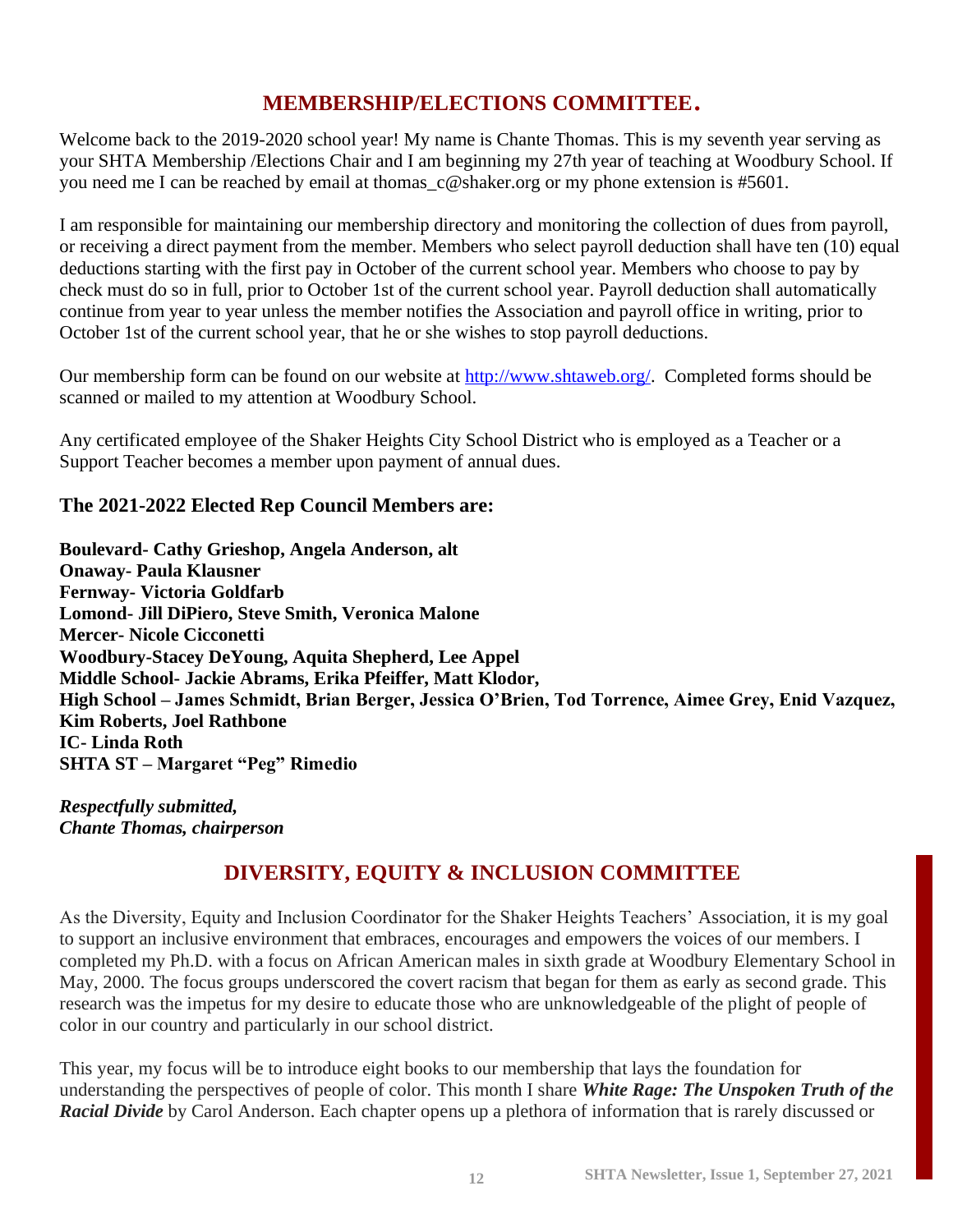acknowledged. Understanding the why behind Black and Brown's perspective of history opens the eyes to its direct relationship to the Black Lives Matter movement.

*Respectfully submitted, Angela Goodrum*

### **LEGISLATIVE COMMITTEE**

I have the responsibility to keep SHTA members up to date about the latest in legislation involving education. To that end, I have signed up for newsletters from the National Education Association, the American Federation of Teachers, the Ohio Federation of Teachers, the Association of American Educators, the Ohio Education Association, Policy Matters Ohio, ChalkBeat, and Education Week.

This summer the Children's Defense Fund reported that a committee in the Ohio House considered two bills (HB322 and HB327) that would limit how teachers can discuss racism and sexism in K-12 classrooms, and restrict professional development on these topics too.

If you have ideas about where I should get the latest legislative news, please let me know. I'm looking forward to a great school year.

*Respectfully Submitted, David Klapholz*

### **SHTA ST COMMITTE**

Hello Everyone. I am Peg Rimedio currently working in a new position as Literacy Specialist at Lomond. I have been representing the Support Teachers in the SHTA ST bargaining unit.

The position of Skills Support Teacher has been abolished in the PK-4 buildings. The former Skills Support Teachers have been transferred to the new position of Literacy Specialist or to Classroom Teacher positions, based on credentials. Most accepted their transferred positions or interviewed for posted positions and are being paid on the Teachers' Scale. However, two former Skills Teachers did resign.

Presently only five Support Teachers remain on the ST scale. There are four at the High School and one at Woodbury. I don't believe that it is reasonable to have this disparity. All certified Teachers in Shaker need to be compensated appropriately. Hopefully, this will change soon.

### *Respectfully submitted, Margaret "Peg" Rimedio, Chairperson*

### **SHTA PAC COMMITTEE**

It is a pleasure to serve as SHTA Political Action Committee Chair again this year. My name is Cathy Grieshop. I am also a Shaker parent and council representative for Boulevard, where I teach 1st grade. My job as chairperson is to share information about current political campaigns or events that affect teachers, unions and students.

We have a school board election coming up this November and will elect three members to our School Board. The SHTA Political Action Committee is hosting a candidate forum to meet the three individuals running for the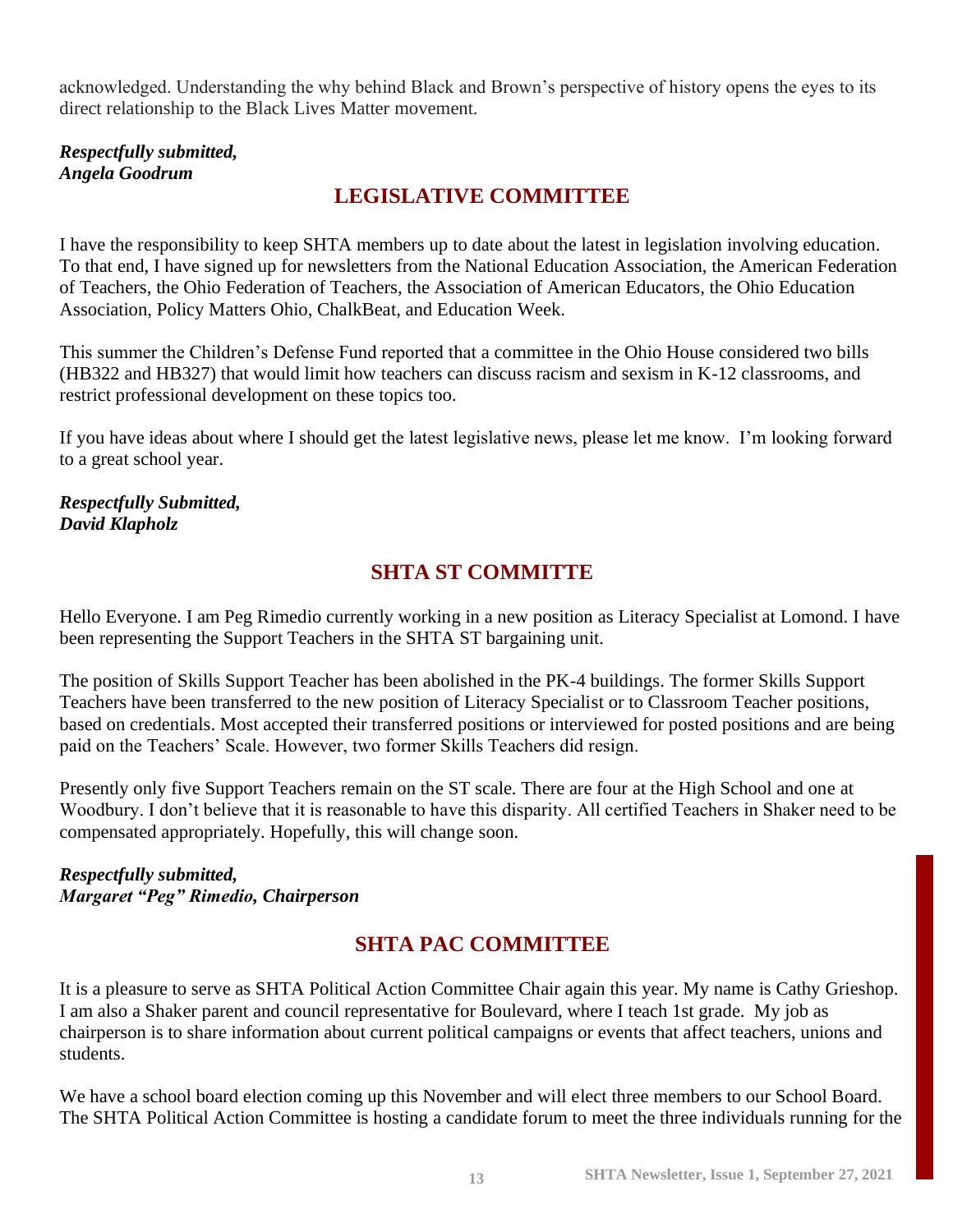Shaker Heights Board of Education. This event will take place October 11 at 5:00pm after our SHTA Representative Council meeting. All district Union members will be invited to join via zoom at 5:00pm. An invitation and form to gather your questions for the candidates will be sent out soon.

The three candidates are: [Alison Bibb-Carson](https://www.facebook.com/AlisonBibbCarsonforShaker) [Lora Cover](https://www.facebook.com/Lora-Cover-for-Shaker-School-Board-100592112261331) [Heather Weingart](https://www.facebook.com/heatherforschoolboard/) 

I would like to thank Ayesha Bell Hardaway and Lisa Cremer for their time and dedication given to the Shaker schools, teachers and students. We appreciate all that you do!

As I continue to update the **SHTA PAC FaceBook** page with articles pertaining to education and unions, please share stories and ideas, which you feel pertinent to our cause, with me.

I wish you a productive and peaceful school year!

*Respectfully Submitted, Cathy Grieshop*

### **PUBLIC RELATIONS COMMITTEE**

As Public Relations chairperson, I would like to welcome back all of our members.

My responsibilities include placing ads in various publications such as *Shaker Life* Magazine, the *Shakerite* and the *Gristmill*. I also am responsible for making donations to various organizations that help to enrich the lives of our Shaker students. In addition, I purchase teacher appreciation gifts for our members that are given out during teacher appreciation week. As stated in the SHTA Constitution and By-Laws, I will continue to work at fostering mutual understanding, good will and respect between and among students, staff, community and administration.

As always, we are committed to using American made and union printed items in our promotion. A new T-shirt order will be underway shortly; We have expanded our selection to meet the needs of our membership. As always, we must be committed to supporting each other and committed to safe and fair practices for ALL of our members.

### *Respectfully Submitted, Bob Bognar*

### **OCCUPATIONAL HEALTH & SAFETY COMMITTEE**

Hello and welcome back SHTA members. My name is James Schmidt and I serve as the Occupational Health and Safety chair for SHTA. My role is to assist members with concerns in the building related to COVID-19 protocols and procedures, as well as to assist building representatives and members when they are having trouble getting traction with their concerns among their building administrators. Please email [\(Schmidt\\_j@shaker.org\)](mailto:Schmidt_j@shaker.org)) me if you are not getting a positive, collaborative response from your building administrators.

### *Respectfully Submitted, James Schmidt, Chairperson*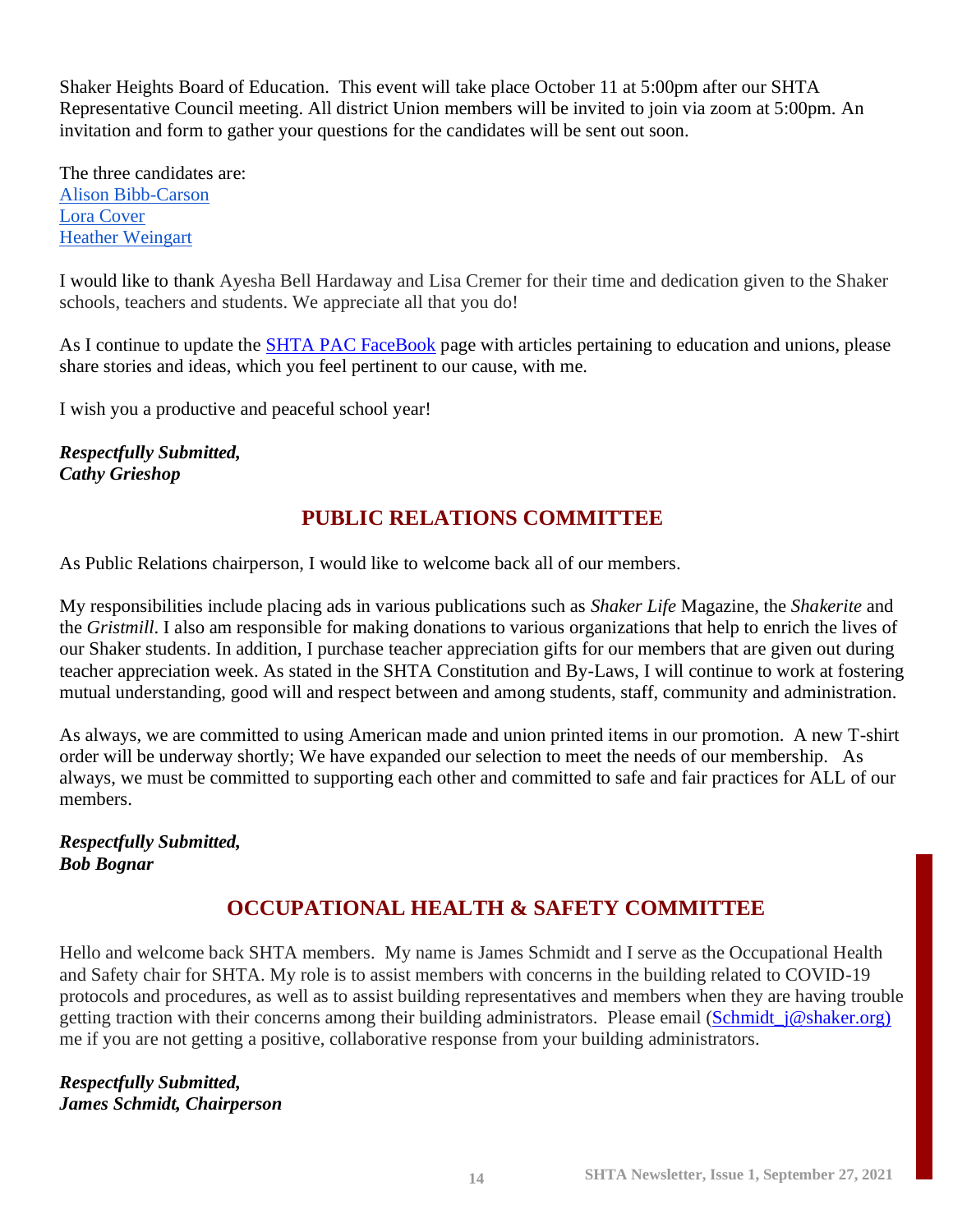### **SICK DAY TRANSFER COMMITTEE**

Hello and welcome back SHTA members. My name is James Schmidt and I serve as the Sick Day Transfer Committee chair. We have extended the Sick Day Transfer Program through the end of this calendar year via our contract extension passed in Fall of 2020. I hope that we are able to include this important benefit to our members in our upcoming contract negotiations without issue. If you require information about the Sick Day Transfer program, please email me (Schmidt  $j@shaker.org$ ) and I will be happy to help.

### *Respectfully Submitted, James Schmidt, Chairperson*

### **LEGAL AID COMMITTEE**

I am looking forward to serving you as the chairperson for the Legal Aid Committee. The Legal Aid Committee is here to help members in need of legal assistance. Having attended the Shaker Heights schools 1-12, I have taught grade 7 Sciences for the past 17 years at the Middle School. I can be reached at 295.4741 if you have any questions. Have a great school year!

### *Respectfully submitted, Jeremy Bishko*

### **LEGISLATIVE COMMITTEE**

I have the responsibility to keep SHTA members up to date about the latest in legislation involving education. To that end, I have signed up for newsletters from the National Education Association, the American Federation of Teachers, the Ohio Federation of Teachers, the Association of American Educators, the Ohio Education Association, Policy Matters Ohio, ChalkBeat, and Education Week.

This summer the Children's Defense Fund reported that a committee in the Ohio House considered two bills (HB322 and HB327) that would limit how teachers can discuss racism and sexism in K-12 classrooms, and restrict professional development on these topics too.

If you have ideas about where I should get the latest legislative news, please let me know. I'm looking forward to a great school year.

### *Respectfully Submitted, David Klapholz*

### **SALARY TENURE COMMITTEE**

We are moving towards an October 1<sup>st</sup> beginning of negotiations with the district. We will also begin Support Teacher negotiations at the same time. We have yet to decide if these negotiations will be separate between the two bargaining units or combined. Details to follow in the coming month.

*Respectfully Submitted, John L. Morris*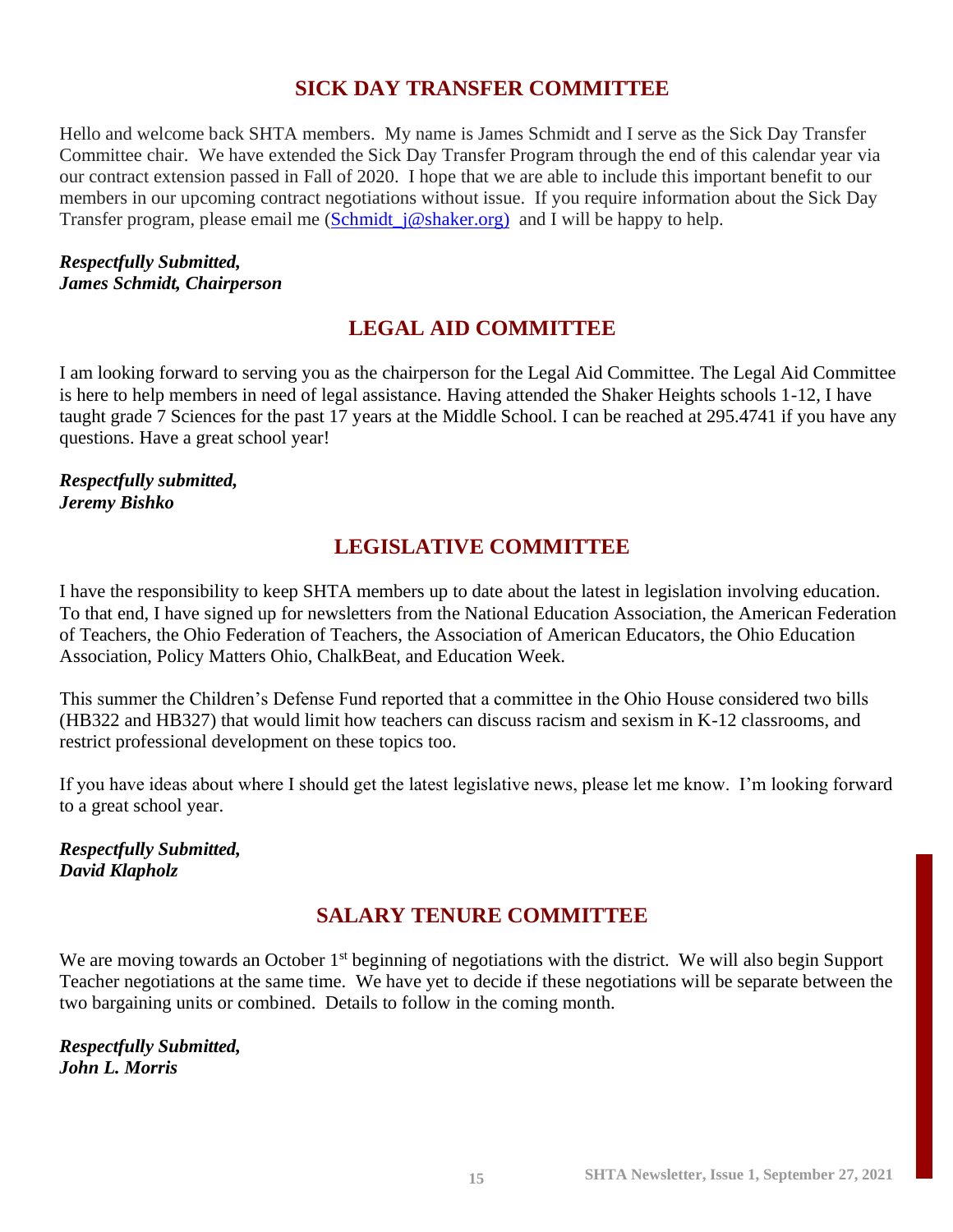### **MINUTES FOR THE REPRESENTATIVE COUNCIL MEETING**

*SHTA President, John Morris* started the September 20, 2021 Rep. Council Meeting at 4:30PM. The meeting took place via Google Meet.

*Ms. Tiffany Joseph, Principal of Woodbury Elementary School* welcomed SHTA membership. She expressed appreciation for hearing about what is going on in other spaces. Said that it helps to hear and know how to support one another. Thanked everyone for allowing her to be a part of this moment.

**MINUTES** from the May 10th, 2021 Rep. Council meeting were moved by Robert Bognar and seconded by Lee Appel.

### **Administration Report**

**Dr. David Glasner, Superintendent** was present for the Rep. Council Meeting.

- Welcome to the new school year. Thank you for all of your hard work
- Expressed appreciation for teachers being flexible and patient
- Said that teachers have a critical voice in the facilities process which aims to provide students with a modern education.
- Thanked everyone and wished them a great day

### **P.T.O. Report**

- Michelle Jones and Randi Nathenson PTO Co-presidents of PTO Council
- Challenges with Covid and scheduling events that are safe with not a lot of people when indoors
- Have scheduled the Rainbow Run
- Continuing with PTO recruitment and fundraising

### **Officers' Reports**

### *President, John Morris*

- Talked regularly with Dr. David Glasner
- Toured facilities with Vice President Darlene Garrison, Secretary Lisa Hardiman, Personal Rights and Responsibilities Chair Mike Sears, and Occupational Health and Safety Chair James Schmidt.
- Updated SHTA Facebook Page with Publications Editor Andrew Glasier.
- Hosted an Executive Board Meeting in August.
- Sent out a Beginning of Year Letter to members.
- Spoke regularly with Officers and Executive Board members about district concerns.
- Worked on a collaborative message supporting the mask mandate with Dr. Glasner.
- Communicated with Human Resource Director Barb Maceyak about Personnel matters.
- Communicated with building reps across the district about heat issues in buildings.
- Met with all three School Board candidates.
- Attended the two-day Facilities Planning workshop with District Leadership, students, and community members at Tri-C East's Corporate College.
- Accepted an invitation to join the Master Planning Advisory Committee from CAO Dr. Marla Robinson.
- I will attend CMSD's State of the Schools presentation this coming Wednesday.

### *Vice President, Darlene Garrison*

● Attended the summer Executive Board meeting at the home of John Morris.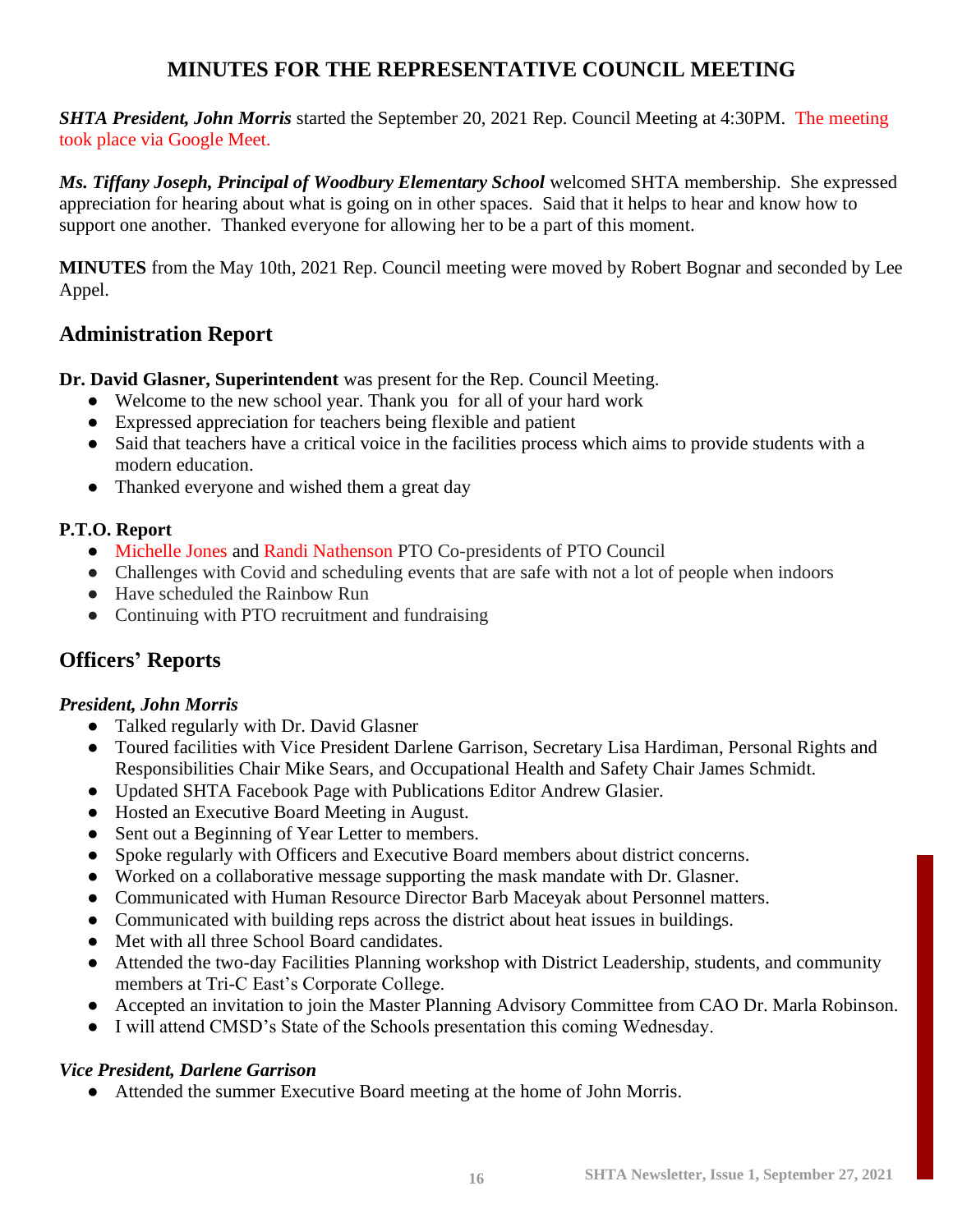- Attended leadership check-in meeting with members of central office and executive board to discuss the plan for the start of the school year.
- Attended the New Teacher Orientation meeting at the Middle School.
- I attended the pre-school building tours with the SHTA executive board and members of central office.
- Met with our previous Vice President Matt Zucca at Fernway to discuss and learn the role and responsibilities of the Vice President of SHTA.
- Completed the documents to reimburse members for their SHTA Fellowship Grant
- Worked on the 2021 2022 Fellowship Grant application. New application will be shared with membership on Monday, October o4th.
- Contacted PTO co-presidents to find out meeting dates and times.
	- Missed the first meeting last week, was not aware of meeting date and time
- Met with a SHTA member and administration to discuss a personnel issue.
- Meeting September 21st with a member and administration to discuss a personnel issue.
- Will attend the kick-off meeting for the Night for the Red & White on Monday, September 27th from 5-6:30PM
	- Meeting will be held at Shaker Historical Museum

### *Secretary, Lisa Hardiman*

- Welcomed the membership back to a new school year. Please sign in on the attendance sheet attached to this meeting invite
- Along with other Black Teachers' Task Force Steering Committee members, organized and attended a Welcome Lunch for new principals Roneisha Campbell (Mercer) and Michelle Hughes (Middle School)
- Attended the New Teachers' Meeting at the Shaker Heights Middle School along with President John Morris,Vice President Darlene Garrison, Treasurer Bill Scanlon, Professional Rights and Responsibilities chair Mike Sears, and Teacher Education chair Wendy Lewis.
- Attended leadership check-in meeting at the administration building with central office administrators Superintendent Dr. David Glasner, Chief Academic Officer Dr. Marla Robinson, Chief Operating Officer Jeff Grosse, and the exec board members.
- Attended summer Executive Board Meeting at John Morris' house
- Participated in building walk-throughs with President John Morris, Vice President Darlene Garrison, Professional Rights and Responsibilities chair Mike Sears, Health and Safety chair James Schmidt, Superintendent David Glasner, Chief Operating Officer Jeff Grosse and Chief Academic Officer Marla Robinson
- Participated on the interview committee for a new Director of Equity and Inclusion
- Attended the first of the year Teacher Advisory committee meeting with Superintendent Dr. David Glasner, Chief Academic Officer Dr. Marla Robinson, and Assistant Director of communications Kristin Miller
- Communicated with members at Mercer, Jeff Grosse, Sean Brown, and James Schmidt regarding windows at Mercer that remain inoperable.
- Communicated with a member on numerous occasions regarding classroom issues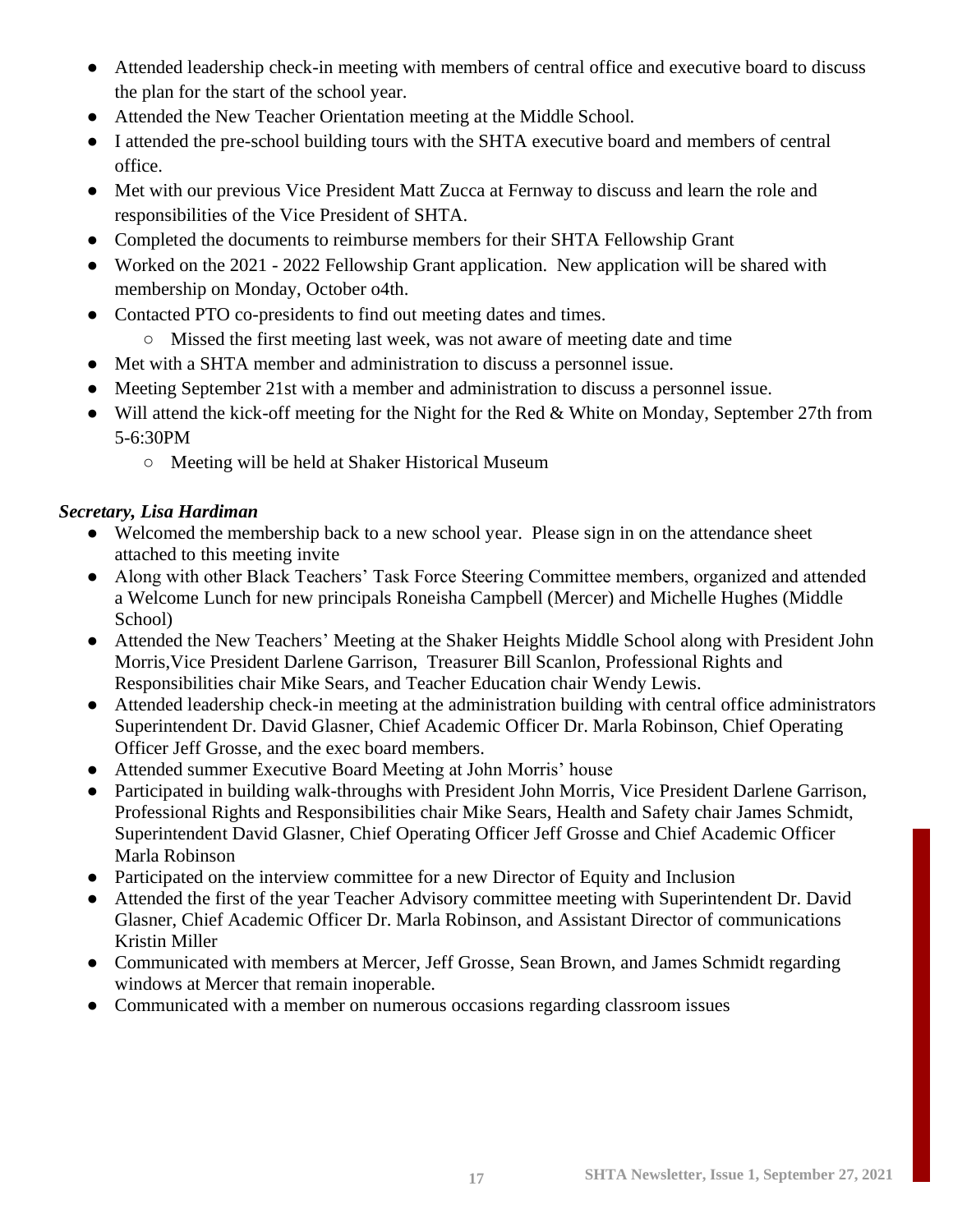### *Treasurer, Bill Scanlon*

- Shared his duties as Treasurer head of investments, pays the bills, meets with accountants, keeps an eye on bank accounts.
- Attended executive board meeting at John Morris' house this summer
- Attended the new teachers' meeting
- Shared financial reports with membership
	- o Balance Sheet Report
	- o Profit Loss expenses and what money is being spent

### 1. **Building Representative Reports**

### *B Boulevard— Cathy Grieshop*

- After the busses were very late on the first day of school, Principal Neal Robinson made sure there was a plan in place so that teachers and staff could leave at the end of the contract day. Teachers were offered pay for their extra time.
- It was really difficult and uncomfortable to work in the heat and with a mask on. Teachers are wondering why we are not able to bring in an air conditioner when we can have 3 or more fans drawing power to keep us cool.
- Some are concerned about eating in a small room without an open window. On a rainy day, we can have up to 10 people in this space. Principal Robinson is working on alternative places to eat and a schedule for the teachers so that we will eat in smaller groups of people.
- Updated the member list for Boulevard.
- Thank you to Neal Robinson for all of his hard work, open-communication and help in problem solving through issues which have come up.

### *Fernway— Tori Goldfarb*

- Thanks to all of our building custodial and office staff for maintaining and assisting us in setting up our classrooms so we could begin the school year in clean, and organized spaces.
- I'd also like to thank our building administrator, Chris Hayward, for meeting with me on several occasions, and collaborating with myself and members to address concerns that have been raised since the beginning of the school year.
- I have met with Chris Hayward and several members regarding the lack of substitute teachers at Fernway, and at other schools in the district.
- This substitute shortage has led to difficulties in being able to cover classes, and has especially impacted single subject area specialists and paraprofessionals supporting students serviced by the special education department.
- In addition, there is a lack of substitutes available to support in Fernway's Autism Unit, which has resulted in the building substitute filling in there, sometimes leaving shortages of paraprofessional support in other classrooms
- We have also discussed the consideration of rotating the specialists chosen to substitute in a given week if possible. I will be meeting with Chris, a member, and other administrators tomorrow to continue to address these concerns and collaboratively brainstorm solutions.
- Chris has addressed these concerns by working to hire two additional lunch supervisors and an additional building sub, but I would like to advocate that the district continue to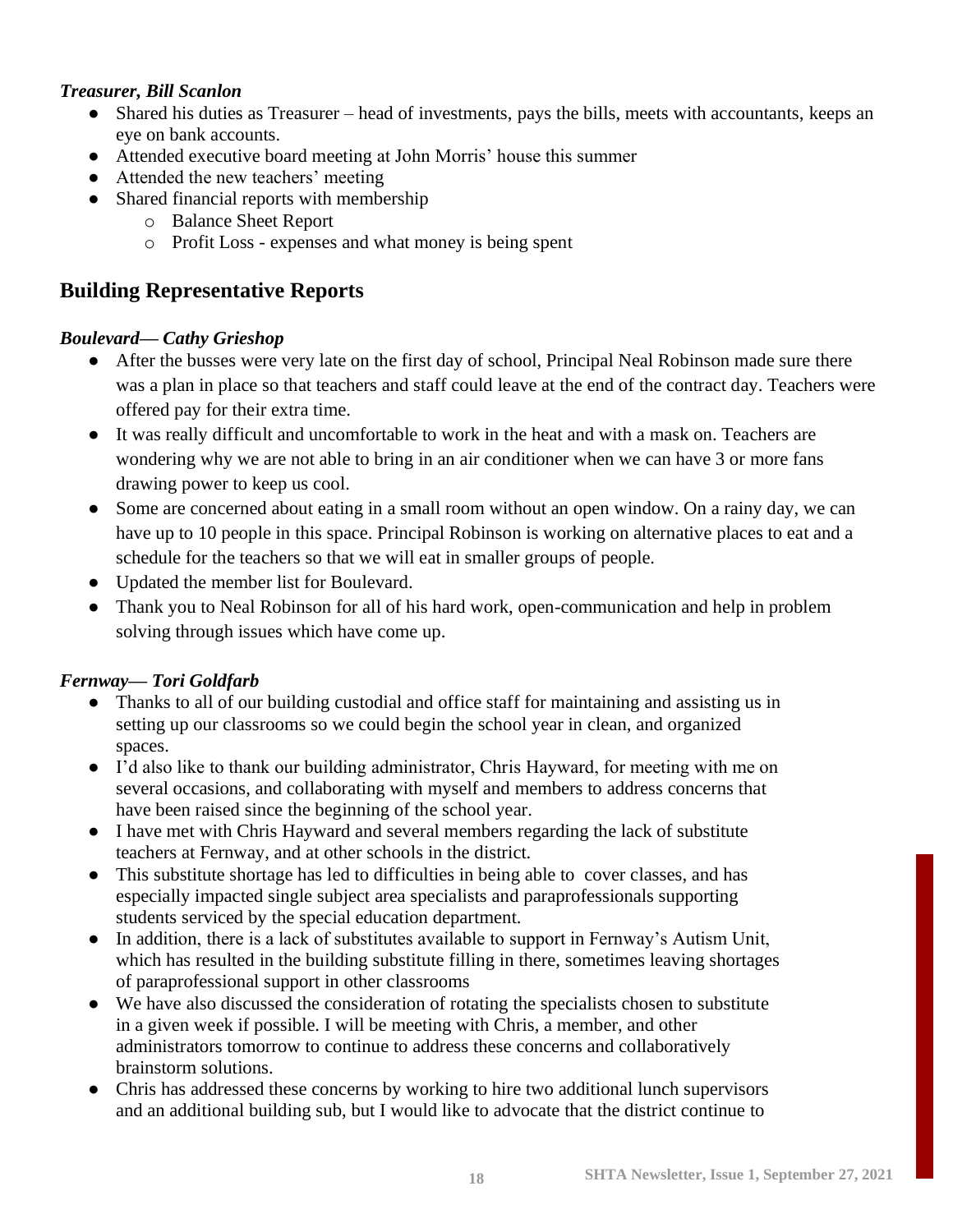help supporting this hiring process so that students do not miss single subject area classes because specialists are subbing, and so that students receive the special education services they need by insuring that there is adequate paraprofessional coverage, both in general education classes as well as the Autism unit.

• Worked with VP of Membership Chante Thomas to update Fernway's membership as well as our email list to reflect the addition of new membership to the Fernway/Shaker staff.

### *Lomond-Jill DiPiero*

- Welcome to new SHTA representative Veronica Malone and to the new SHTA members at Lomond.
- Thank you to Principal Clark for meeting with reps and working to address the beginning of the year logistical concerns.

### *Mercer-Nicole Cicconetti*

- Big thank you to our new building administrator-- we are off to a fantastic start with Roneisha Campbell! She is communicative and supportive with faculty, students, and families. She is constantly present throughout the building and in classrooms.
- Communicated with principal multiple times and she has been helpful with answering questions/addressing concerns and she has reached out to upper administration, when necessary, to support our concerns
- Communicated with members via email to clarify common beginning of the year contract questions; as well as helped answer questions from some members regarding contract questions with positive resolutions as an outcome, no need to discuss further because situations were resolved
- Updated roster for Membership Chairperson Chante Thomas; welcome to new members/faculty at Mercer
- Bussing concerns: Yes, teachers can be paid via timesheet, it's the principle of the matter that kids, faculty, and staff are at Mercer past the end of the school/contract day, especially on hot days
- Concerns about sub shortage for classroom and special teachers

### *Onaway—Paula Klausner*

- Students and teachers are thrilled to be back in at school in-person
- Met with a member on a medical leave issue
- Same as other buildings-bus and heat problems
- Teachers want to eat in private but there is no designated area
- Talks to principal at least once a day

### *Woodbury— Stacey DeYoung*

● Thanked fellow Woodbury Reps as well other members for their support and help getting started as the Head Rep for Woodbury.

### *Middle School—Jaclyn Abrams*

At the start of the school year, SMS reps have:

- Met multiple times with administration regarding start-of-year procedures, expectations, duties, and pupil contact time.
- Assisted member with no assigned work space and a problematic schedule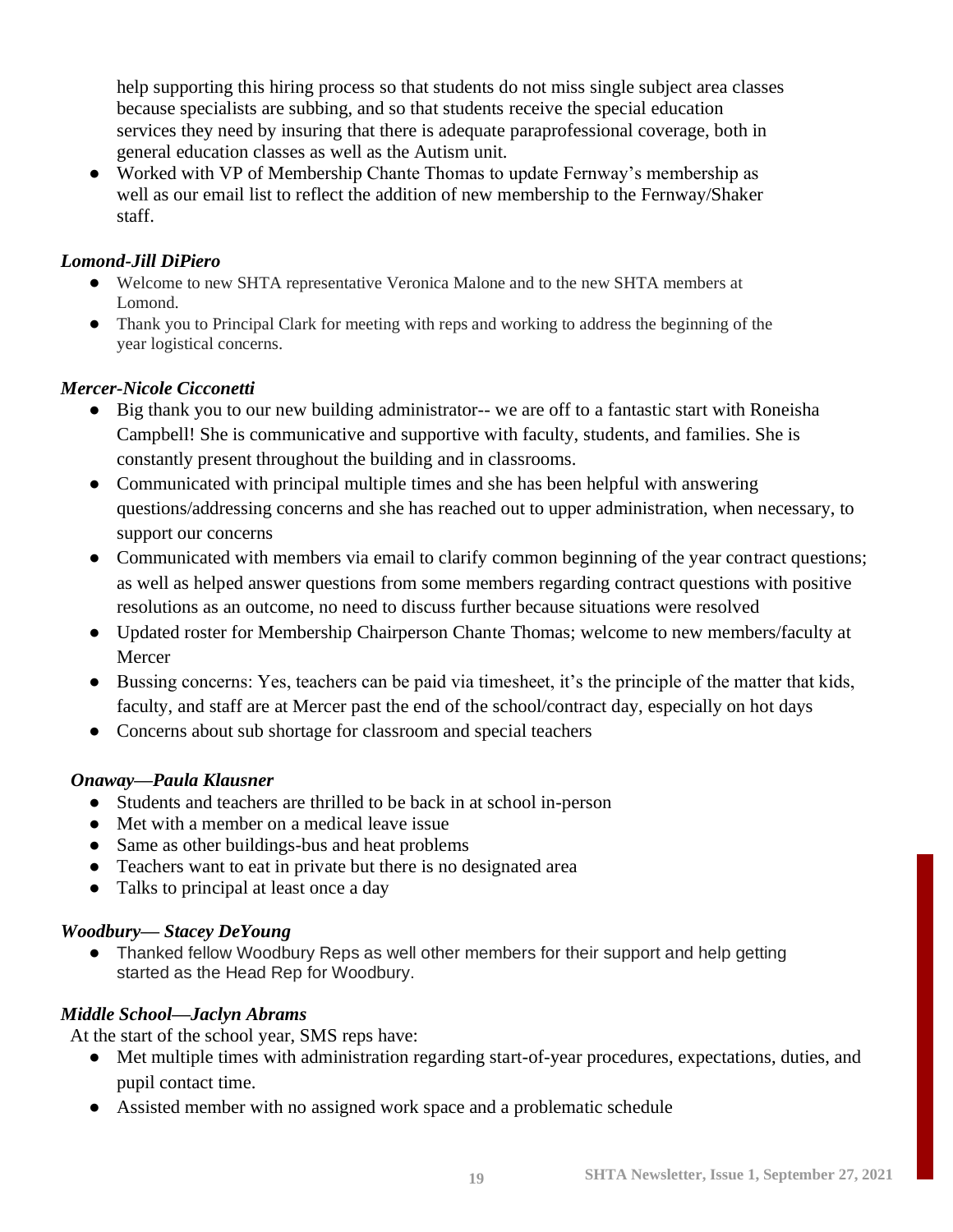- Assisted member with excessive back-to-back classes
- Assisted traveling teacher with schedule concerns
- Addressed concerns over loud roof/gutter work and mowing during instruction

Ongoing/unresolved issues:

- Grading policy/lack of accountability and habit-building for high school
- COVID protocols, including masking, contact tracing, information-sharing; Principal Michelle Hughes had decided to put clipboards in each room so that all adults in a room on a given day would be recorded for contact tracing purposes. As of yet this has not happened. We were told this would happen this week.
- Lunch duty: Inconsistent attendance, lack of adequate security/admin presence
- Lack of SEL time now that WIN has had to be dropped.
- Severe sub shortage leading to pressure on teachers to give up lunch/planning time in order to cover; some classes have been left completely unsupervised due to lack of coverage. District needs to consider asynchronous days when there are too many teacher absences to cover.
- Expectation of putting early departures into Frontline. Minimum entry is 2 hours, and teachers are (understandably) unwilling to be docked 2 hours for a shorter absence.
- Health/safety: Mask defiance, lack of operational discipline plan besides "call home", Be There Be Ready announced to students without any enforcement. Be There, Be Ready process unclear to staff, as well. Some staff have waited for security to administer BTBR slips and security does not arrive. Some staff administer BTBR slips themselves. Inconsistency across the building.
- Bus situation is still seriously out of hand in our fifth week of school. We have not started Raider Time yet because of PM shortages. First period classes are far behind and in an inequitable circumstance of receiving far less instructional time per week. Buses continue to arrive late, by as much as 15-20 minutes after the start of first period. This is unacceptable and MUST be remedied.

### *High School—James Schmidt*

- Continue to meet weekly with Mr. Juli to work on building issues.
- Attended the Principal's Faculty Advisory Committee meeting last week with other building members who provided feedback about solutions to problems in the building. This was a productive meeting and I hope that more SHTA members from the High School attend going forward.
- Helped resolve an issue with our schedule for the opening days of school that was originally in violation of the school.
- Worked with Mr. Juli to resolve an issue where members are still over the 320 minute pupil contact time daily. We are not happy that the district and building administrators continue to erode our conference time with students, but we were able to work out a solution whereby members will not be over the 320 minutes of pupil contact time.
- Still working on an issue with a member who splits time between the High School and the Middle School and is teaching for 316 minutes and does not have a 50 minute lunch on any odd day at the High School. This member has been incredibly patient while we wait for a final decision as to how this will be remedied. We have presented several potential resolutions. The district needs to make a decision on this matter tomorrow or else this will become a full fledged grievance. We have given the building administrators ample time to correct this error on their part when scheduling this teacher.
- The majority of our members at the High School do not like the current block schedule and there are significant differences between teachers' pupil contact times depending on which periods the teachers have their prep period and lunch. We would like to have this inconsistent schedule resolved this year and have presented several alternatives that I hope they will consider for the remainder of this year.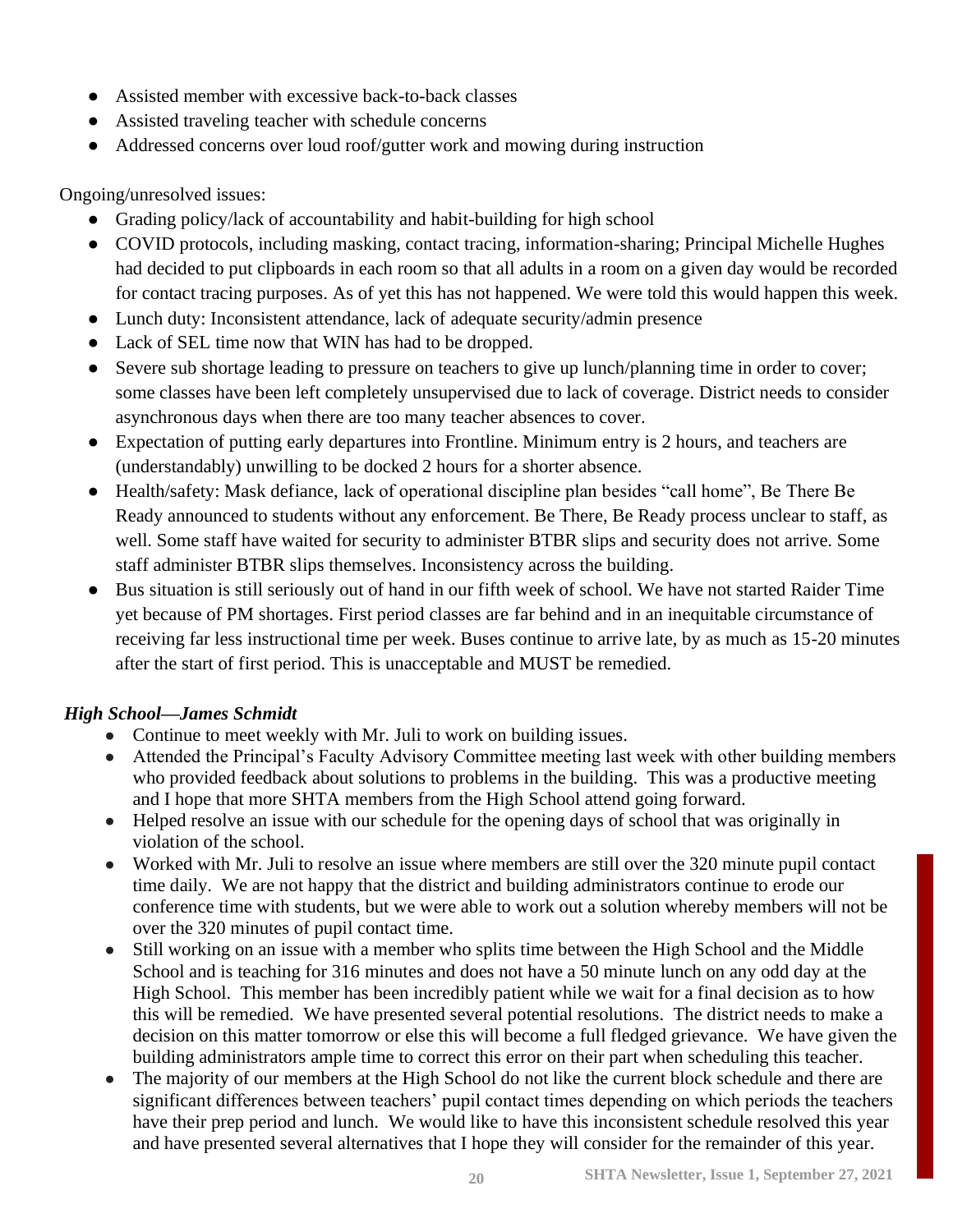### **Executive Board Reports**

### *Publications—Andrew Glasier*

- With Lena also presented Teacher Evaluation process to new teachers
- Attended executive board meeting at John Morris' house
- Updated Facebook and Twitter account
- Winner of our #shtarelaxingsummer contest is Cathy Grieshop!!!
- Posted about heat in the classroom, then took it down by request
- Need to update SHTAweb.org
- Editorial: Jeremy Bishko
- Editors: Becky Thomas, Chris Cotton, and Nicole Cicconetti?
- Executive Board please have blurb ready NEXT Wednesday (September 22nd) at midnight. Please add people's full names and titles. REMEMBER this is introduction BLURB: who you are and your job title
- I am hearing a lot of anger by members about lack/poor leadership. Asking for more aggressive action by Association
- Sent out emails to membership: informational

### *Evaluation - Lena Paskewitz*

- All buildings should have an OTES 2.0 overview staff meeting by September 30. Committee members are assisting building admin.
- Please check your OES accounts for this year's cycle and to view documents. Please complete your Professional Growth Plan by October 15. All forms will be completed within the OES system. Sign-In is the same as eTPES.
- Peer Evaluators will be coded in OES as soon as possible. There has been a "glitch" at the system level that is being worked on. We will let you know when the system has been updated.
- Please read the Evaluation Report for more details about OTES

### *Membership and Elections-Chante Thomas*

- Attended the summer Exec Board Meeting
- Working on updating the SHTA /SHTA-ST Member spreadsheets for 2021-2022.
- Sent emails to head reps providing last year's spreadsheets and asking for assistance with updating them
- Emailed our check/cash paying members reminding them that their dues payments are due by October 1st. Received dues from seven members at this time
- The first paycheck in October will reflect the first of 10 payroll deductions.
- Created a new spreadsheet for the 17 new members' personal emails and I shared it with Andrew Glasier
- Monitoring new hire notices from HR. I have reached out to reps when applicable reminding them that membership forms are available at shtaweb.org for potential new members

### *Policy-Tim Kalan*

- Led and participated in in Teacher evaluation meeting on OTES 2.0
- Working with **Paula Klausner** on Covid issues

### *Public Relations-Bob Bognar*

- Attended summer executive board meeting
- Ordering some new SHTA shirts-some 3⁄4 length sleeves and some hoodies.
- Staying with American made shirts
- Frontline does not have correct contract time for Woodbury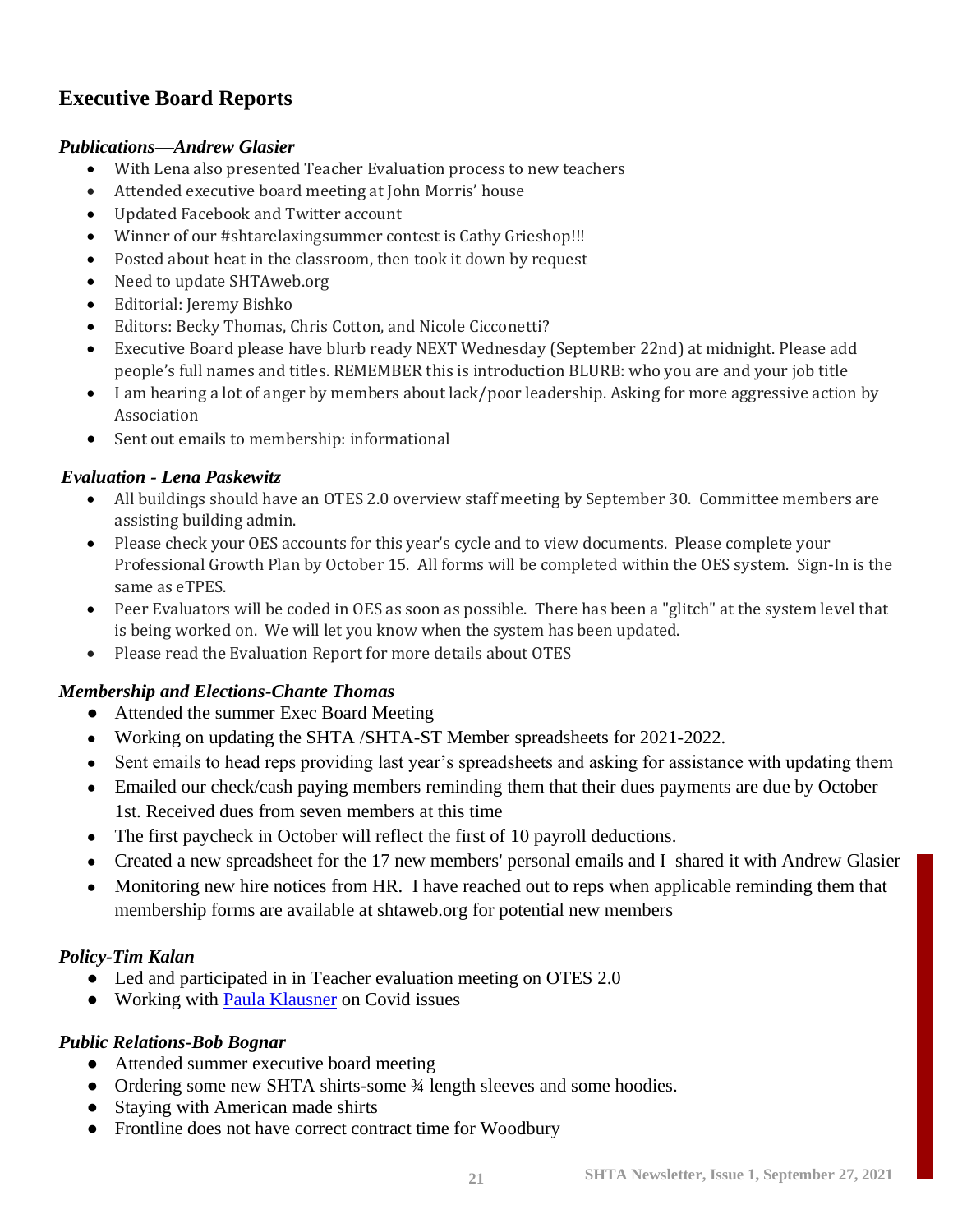### *Diversity, Equity and Inclusion-Angela Goodrum*

- Glad to be here
- Goal this year is to introduce members to different books that will give a foundation to read other books.
- Goal is to educate not to alienate
- The starting point book is *White Rage* by Carol Anderson-gives a prolific history of beginning of Black Lives Matter movement

### *Special Education-Tito Vazquez*

- Attended and participated in the Summer SHTA Executive Board meeting.
- Attended the Black Teacher Task Force Welcome to the new Shaker Middle School and Mercer principals.
- Interacted, communicated and collaboratively solved various concerns with the Director of Exceptional Children Elizabeth Kimmel and will begin our monthly virtual meetings, including multiple phone conversations on a weekly basis.
- Provided support to various SHTA members concerning issues including but not limited to job placement, personnel issues and work options.
- Communicated with SHTA President Dr. John Morris over various district wide Exceptional Children concerns.
- Communicated with 7-12 Exceptional Children supervisor Jennifer Currie on multiple concerns with SHTA members.
- Represented a SHTA member at SHHS in a Fact-Finding meeting.
- Participated in a Fact-Finding meeting with SHHS administration and a SHTA member concerning job requirements for Exceptional Students.
- Participated on the committee for the high school nurse position.
- Participated on the committee for the district wide administrative intern position(s).
- Participated on the student success and wellness committee.
- Became CPI Tier 1 & 2 certified.
- Became OTES 2.0 certified.
- Communicate daily with SHHS Department Chair Jessica Wilkes concerning ongoing concerns at the high school.
- Represented a SHTA member in a pre-disciplinary meeting.
- Work collaboratively with SHHS Assistant Principal Ms. Jacquelyn Baker, Ms. Marinise Harris and Ms. Rebekah Sharpe on various issues to improve the functionality and support to the Exceptional Children department at SHHS.
- Work daily with Mr. Matt Simon and the entire I.C. Teaching Team (Linda Roth, Anne Hay, Anthony Bokarto and Brooke Hemans) to provide the students of the Innovative Center for Personalized Learning the opportunity for an excellent atmosphere and learning experience.
- Discussed with the district school psychologist about concerns they have.
- Communicated with Exceptional Children department chairs from Woodbury Elementary, Shaker Middle School and Shaker Heights High School a better system to express concerns to me so they can be addressed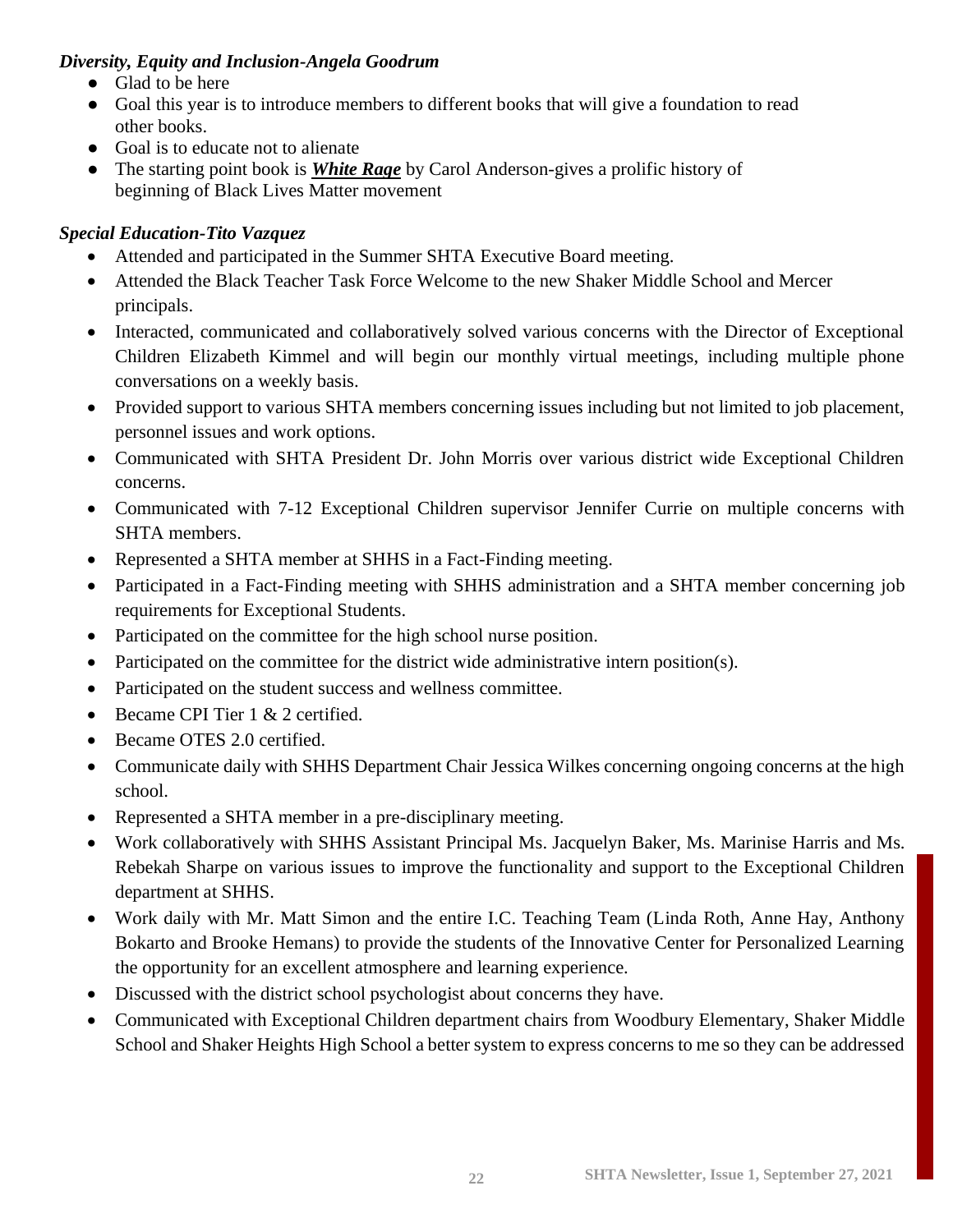in my monthly meetings with Exceptional Children Director Elizabeth Kimmel. I will be reaching out to individuals in the elementary buildings to set up communication point person.

• **I would like to bring praise and attention to every educator who is going above and beyond to support the Exceptional Children in our district. This year has started out very demanding from the start. I want to let ALL of the SHTA members in Exceptional Children that you are valued and appreciated. You are, in my opinion, the most dedicated educators in the district, often overlooked and at times feel unappreciated. Please keep the standard of excellence and commitment to your students that I know you provide daily.**

### *Legal Aid-Jeremy Bishko*

- Attended executive board meeting at Dr, John Morris' house
- Met with principal Mrs. Michelle Hughes and SHTA building representatives to help resolve scheduling conflicts.
- Met with SHTA Middle School building representatives and Professional Rights and Responsibilities chairperson Mike Sears to discuss how to best represent members at the Middle School.
- Enjoys working with SHTA reps and exec board members in the

### *Legislative, Dave Klapholz*

- I have the responsibility to keep SHTA members up to date about the latest in legislation involving education. To that end, I have signed up for newsletters from the National Education Association, the American Federation of Teachers, the Ohio Federation of Teachers, the Association of American Educators, the Ohio Education Association, Policy Matters Ohio, ChalkBeat, and Education Week.
- This summer the Children's Defense Fund reported that a committee in the Ohio House considered two bills (HB322 and HB327) that would limit how teachers can discuss racism and sexism in K-12 classrooms, and restrict professional development on these topics too.
- If you have ideas about where I should get the latest legislative news, please let me know. I'm looking forward to a great school year.

### *Past President-Becky Thomas*

- Attended the summer meeting of the Executive Board
- Attended the September 13 Board of Education Meeting—public comment focused on parental concerns about student safety during lunch with preferences for outdoor lunch options
- Long presentation of a tax financing decision with the city of Shaker Heights; presentation on Forward Together—the cooperative initiative of the city, public library, and schools.
- Belated addition to the Sunshine Report of a Finance and Audit Committee meeting on September 21 which I do not plan to attend.

### *Social-Selena Boyer*

- Attended Black Teachers' Task Force Welcome Lunch for new principals
- Fall Happy Hour was canceled to ensure safety
- There is something special coming soon for members

### *Professional Rights and Responsibilities-Mike Sears*

- Involved with two grievances one at an elementary school and the other at the high school
- Working with HR with supplemental contracts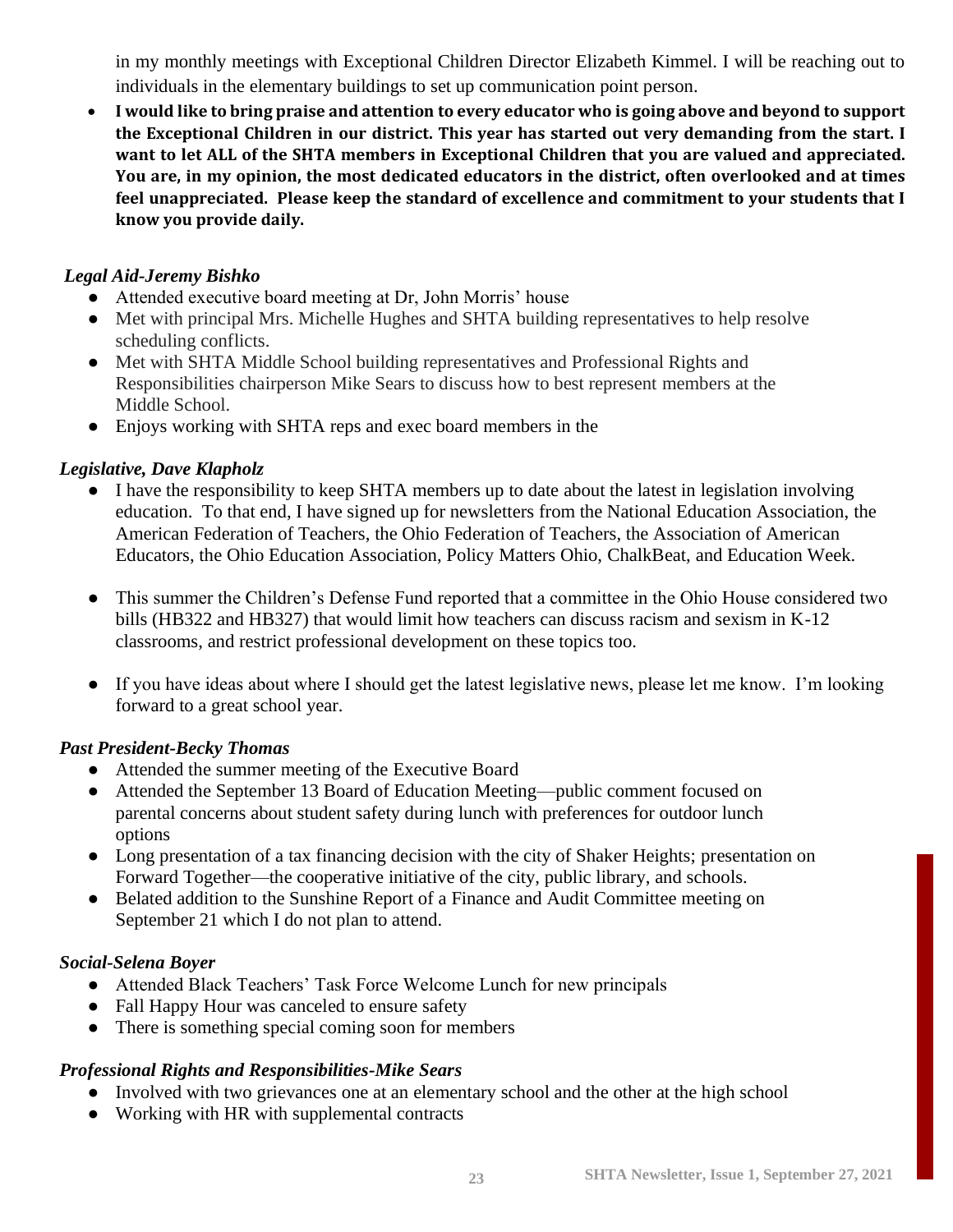- Addressing FMLA questions
- Attended summer executive board meeting
- Went on building tours with exec board members and central office administration
- Met with representatives at the Shaker Heights Middle School

### *Support Teachers-Peg Rimedio*

- The position of Skills Support Teacher has been abolished in the PK-4 buildings. The former Skills Support Teachers have been transferred to the new position of Literacy Specialist or to Classroom Teacher positions, based on credentials. Most accepted their transferred positions or interviewed for posted positions and are being paid on the Teachers' Scale. However, two former Skills Teachers did resign.
- Presently only five Support Teachers remain on the ST scale. There are four at the High School and one at Woodbury. I don't believe that it is reasonable to have this disparity. All certified Teachers in Shaker need to be compensated appropriately. Hopefully, this will change soon.

### *Occupational Health and Safety-James Schmidt*

- Attended the Executive Board summer meeting at Dr. John Morris' home.
- Attended a meeting with Dr. Morris, Ms. Lisa Hardiman, Ms. Darlene Garrison, and Mr. Mike Sears and District Leadership
- Toured the schools prior to the opening of the school year with other members of the SHTA Executive Board.
- Worked with Chief Operating Officer Mr. Jeff Grosse and Director of Buildings & Grounds Mr. David Boyer on some building issues throughout the district
- Have answered members questions regarding the district's COVID protocols to the extent that I am aware of them

### *Sick Day Transfer-James Schmidt*

• Answered requests for information about the Sick Day Transfer process from several members.

### *PAC (at-large)-Cathy Grieshop*

- Organizing a candidate forum for the three school board candidates
- Continuing to pose on SHTA Facebook page

### *Salary Tenure-John Morris*

● We are moving towards an October 1st beginning of negotiations with the district. We will also begin Support Teacher negotiations at the same time. We have yet to decide if these negotiations will be separate between the two bargaining units or combined. Details to follow in the coming month.

### **Old Business** – None

### **New Business**

● **James Schmidt made a motion for \$500 to be given to Shaker Youth Hockey from SHTA. Motion passed. SHTA Logos will be put up at Thornton Park.**

### **Good of the Order-None**

Motion to adjourn the meeting made. Meeting adjourned at 6:18PM

*Respectfully submitted, Lisa Hardiman*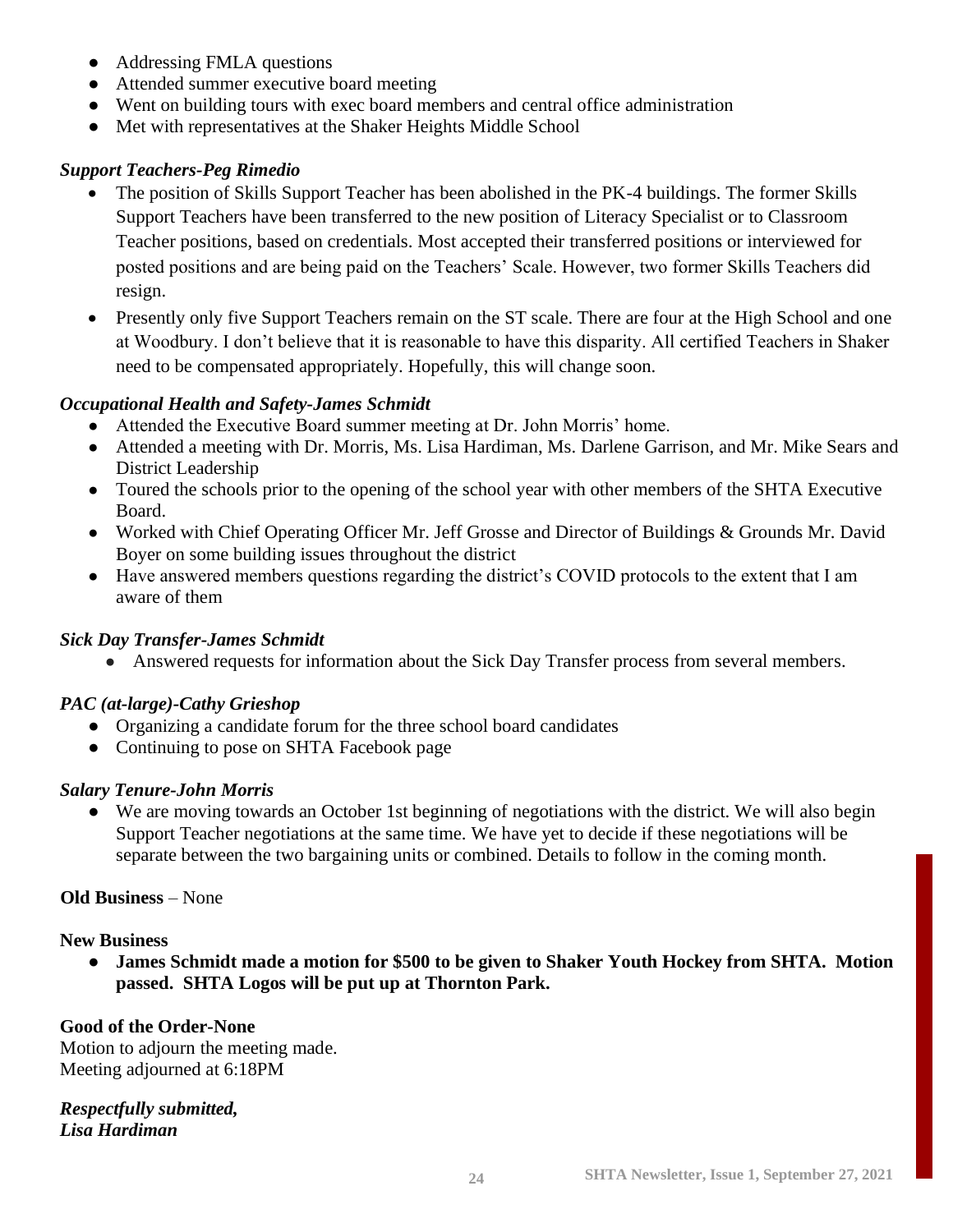# **September SHTA Representatives Council** meeting done safely virtually





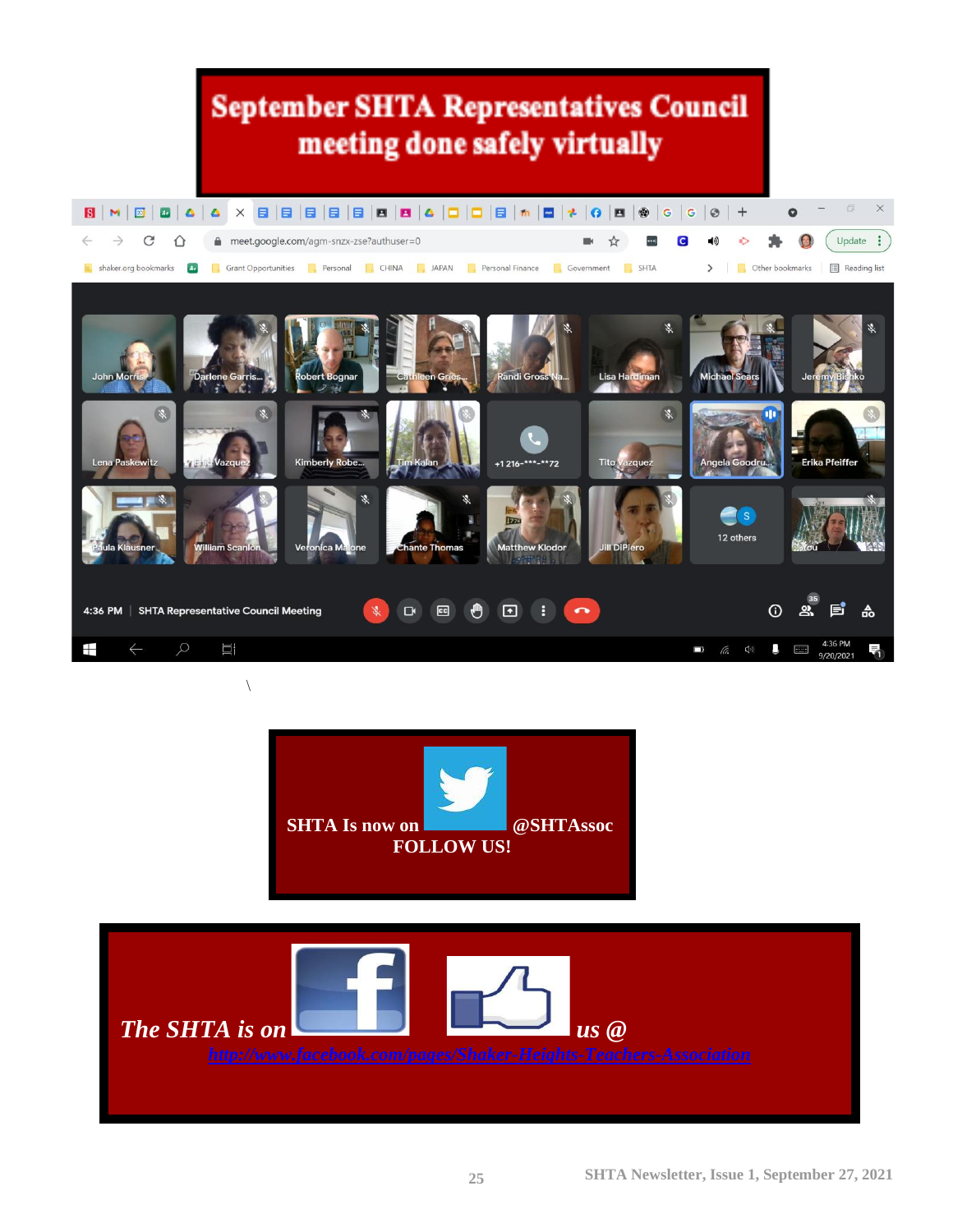# *The State of our Technology*

*This newsletter is a publication of the Shaker Heights Teachers' Association, an independent organization of professional educators in the Shaker Heights City School District. Signed editorials represent the opinion of the author(s) and may or may not reflect the thinking of other officers or members of the Shaker Heights Teachers' Association. Members and friends of the Association are invited and encouraged to express their opinions or share information via this newsletter.*

Over the course of the seventeen years I have worked in Shaker Heights City Schools, I have seen the state of our technology slowly decline. I cannot remember the last time anyone asked teachers, "What technology will help you increase the success and achievement of our students?" One would think that in a district with the resources Shaker has, teachers would have more agency over what technology is available to them. I understand the need for security and facilitating support, but it seems that we have decided to let those two things (or the appearance of them) drive all technology decisions. We have seemingly placed giving teachers the tools **they** need on the back burner.

During the first few days of school, I was helping a teacher with the audio in their room and the box that holds the audio/video inputs was falling off the wall. Once we got that working, we realized that the volume from the projector wasn't loud enough to overcome the sound of the fans necessary to keep the hot air evenly distributed in the classroom. Unfortunately, at the Middle School, this is the rule rather than the exception. Like much of the building, the technology is breaking down around us and negatively impacting the learning of our students. I have visited a number of districts similar to Shaker and I am amazed at their technology infrastructure, the tools available to the teachers, and the role teachers play in selecting technology. Why wouldn't you ask the people in the trenches what tools they need to be successful?

This is not only seen in the tools available to teachers but in the resources available to students. At the Middle School, there are very few extra Chromebook chargers available (and if you can get some, many rooms don't have an adequate number of outlets) and very few loaner Chromebooks. When we are trying to balance COVID safety and a rigorous, collaborative curriculum, having multiple students without a working computer puts a damper on things. Our students are 12, 13 and 14 years old - their brains are literally wired to forget things. It is our duty as an educational institution to support them and this means both helping them increase their accountability/responsibility but also having tools available so they can participate in class.

The people that I work with are more than just experts in their content areas - they are masters of their craft. We have had teachers who knew their content extraordinarily well, but just didn't get "teaching". I look at the district IT department in a similar way. I am sure they are very knowledgeable about IT, but unfortunately, it doesn't seem like they have a grasp on how that technology interfaces with the craft of education. We recently requested that they opt-in to a new Google Form feature that enables an autosave function. This would allow students who are filling out a Google Form, which we often use for assessments, to save their progress and continue working on it at a later time. The official response was "this is an opt-in beta that requires filling out a form, etc... At this time, the IT department does not have any interest in being part of a beta test regarding something that could negatively affect an (sic) slew of users." Teachers literally "beta test" stuff all the time. Some things work, some things don't. I understand that they don't want to do something that could potentially negatively impact staff, but how about reaching out and seeing how staff feels about it? What are the actual risks? And if it doesn't work, turn it off. But at least include us in the decisions. As educators, we are always weighing the costs and benefits of everything all day long. We would love to be a part of the technology decisions since they have the greatest impact on us.

A number of times we have requested certain software and services and have been told that "it has overlap with services we already have". Unfortunately, the services we requested are far more comprehensive (and cheaper) than what we already have. And what we already have we had no say in. Again, the decisions that impact us the